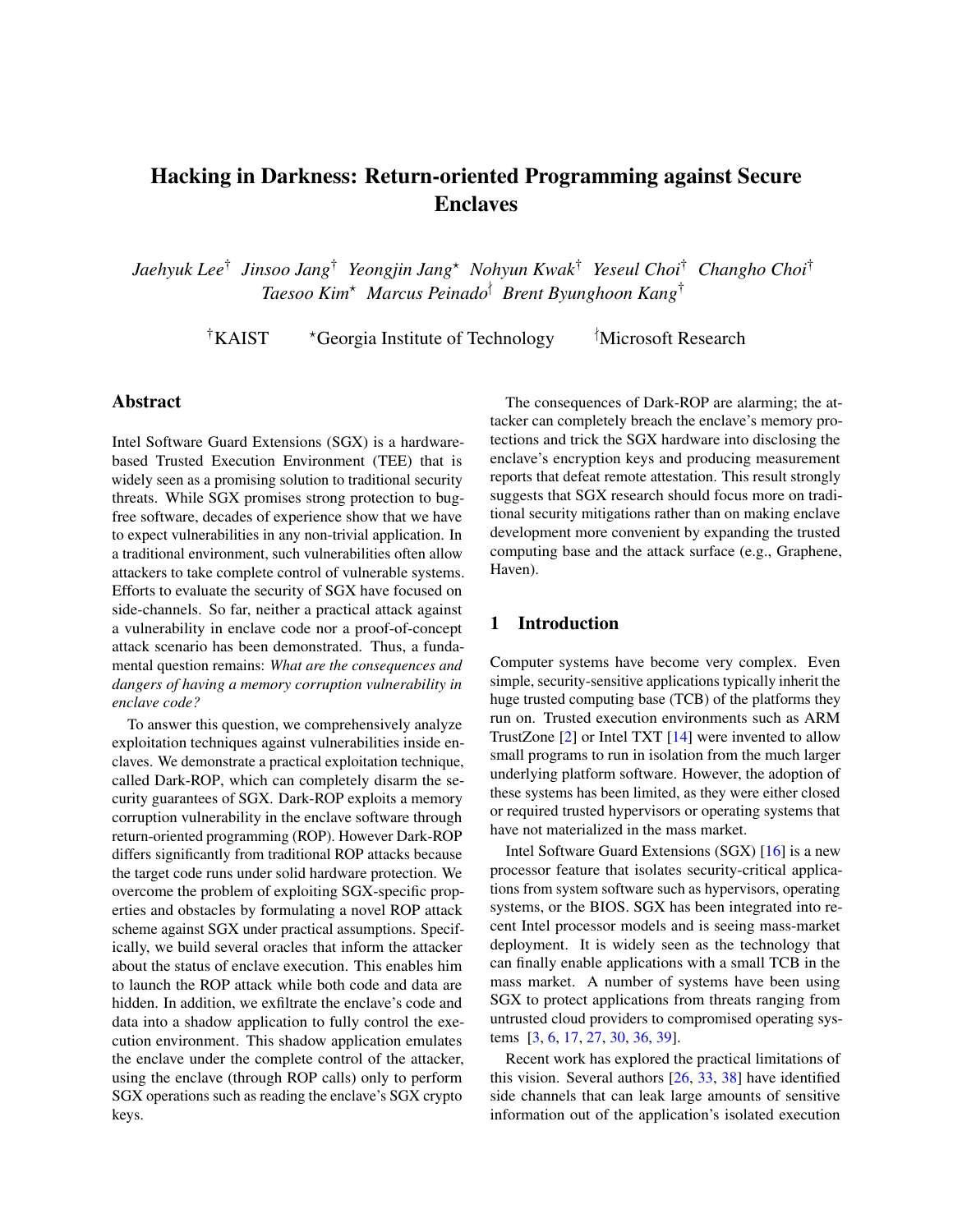environment (*enclave*). A synchronization bug has been shown to lead to a breakdown in enclave security [\[37\]](#page-15-4). However, a fundamental question about the security of SGX remains unanswered: *What is the effect of having a memory-corruption vulnerability in an enclave and how dangerous is it?*

This question is important, as such vulnerabilities have been found in a wide range of applications, including security applications [\[4,](#page-14-9) [12,](#page-14-10) [13\]](#page-14-11). Furthermore, a major branch of SGX-based system design runs unmodified legacy applications and their complex operating system support inside enclaves [\[6,](#page-14-4) [36\]](#page-15-0). The enclave software of such systems is bound to have memory corruption vulnerabilities.

In a regular environment, such vulnerabilities often result in an attack that changes the control flow of a victim program to execute arbitrary code. However, enclaves in SGX differ from such environments in several important ways. In particular, SGX protects the entire memory contents of the enclave program. Memory values and registers that are required to launch an attack are completely hidden from attackers. More important, recent SGX-based systems even keep the enclave code secret from attackers. For example, under  $VC^3$  [\[30\]](#page-14-7), the program binaries are encrypted. This poses a problem for ROP attacks [\[8,](#page-14-12) [9,](#page-14-13) [32\]](#page-15-5), as the attacker needs to find a vulnerability and gadgets in the victim's code.

In this paper, we comprehensively analyze the aftermath of exploiting a vulnerability in enclave code by demonstrating a practical attack, called Dark-ROP. Dark-ROP can completely disarm the security guarantees of SGX. In essence, Dark-ROP exploits a control-flow hijacking vulnerability in the enclave software through return-oriented programming (ROP). Since SGX prevents all access to enclave code and data from outside the enclave, we cannot directly apply typical ROP attacks.

To overcome these challenges, we construct a novel method for finding a vulnerability and useful ROP gadgets in fully encrypted binaries (unknown code) running under SGX. The method constructs three oracles that (a) detect the number of register pops before a ret instruction, (b) reveal enclave register values, and (c) leak the secret enclave memory contents. The method requires *no knowledge of the content* of the binary running in the enclave. Dark-ROP can chain the gadgets found in this way and utilize them to invoke security-critical functions such as data sealing and generating measurement reports for remote attestation.

In addition, we construct a *shadow application* (i.e., SGX Malware) that runs outside an enclave but fully emulates the environment of an SGX enclave. This demonstrates the ability of Dark-ROP to fully control the enclave program. Dark-ROP utilizes ROP chains to copy

the complete enclave state, including both code and data to unprotected memory. In addition to breaching enclave confidentiality, this also enables Dark-ROP to emulate the enclave software. It can run the enclave's code outside the enclave, except for a small number of SGX instructions. The latter are used for attestation and for obtaining the enclave's crypto keys. Dark-ROP emulates these instructions by invoking ROP calls into the victim enclave.

The shadow application runs in unprotected memory under the control of the attacker. When a remote server requests a measurement report to check the integrity of the victim enclave, the shadow application first receives the request (as a man-in-the-middle), and then invokes an ROP call that generates the correct measurement report in the victim enclave and sends a reply to the remote party to complete the attestation protocol. This man-in-themiddle construction allows attackers to have complete flexibility in executing any code of their choice in the shadow application because it is not protected by SGX at all. At the same time, the remote party cannot detect the attack through the remote attestation because the shadow application can use the real enclave to generate the correct measurement report.

We summarize the contributions of the Dark-ROP attack as follows:

- 1. First ROP demonstration against an SGX program on real hardware. The Dark-ROP attack can completely disarm the security guarantees of SGX. This includes 1) exfiltrating secret code and data from enclave memory, 2) bypassing local and remote attestation, and 3) decrypting and generating the correctly sealed data.
- 2. New ROP techniques. We devise a new way to launch a code-reuse attack by 1) blindly finding a vulnerability and useful gadgets from an encrypted program in the enclave and 2) constructing a shadow enclave that poses as a man-in-the-middle to masquerade the entire application of the enclave.
- 3. Informing the community. There is a temptation to focus on convenience (e.g., running unmodified programs on SGX via library OSes [\[3,](#page-14-3) [6,](#page-14-4) [36\]](#page-15-0)) rather than security (e.g., verification of enclave programs [\[34,](#page-15-6) [35\]](#page-15-7)).

While SGX-like execution environments may make exploitation more difficult, software vulnerabilities continue to be a real threat. Thus, there is a need for well-studied security mechanisms that are tailored to the SGX environment.

We organize the rest of the paper as follows.  $\S2$  provides background on SGX. [§3](#page-3-0) discusses the challenges and the threat model of Dark-ROP. [§4](#page-5-0) illustrates the design of Dark-ROP. [§5](#page-8-0) describes various ways to further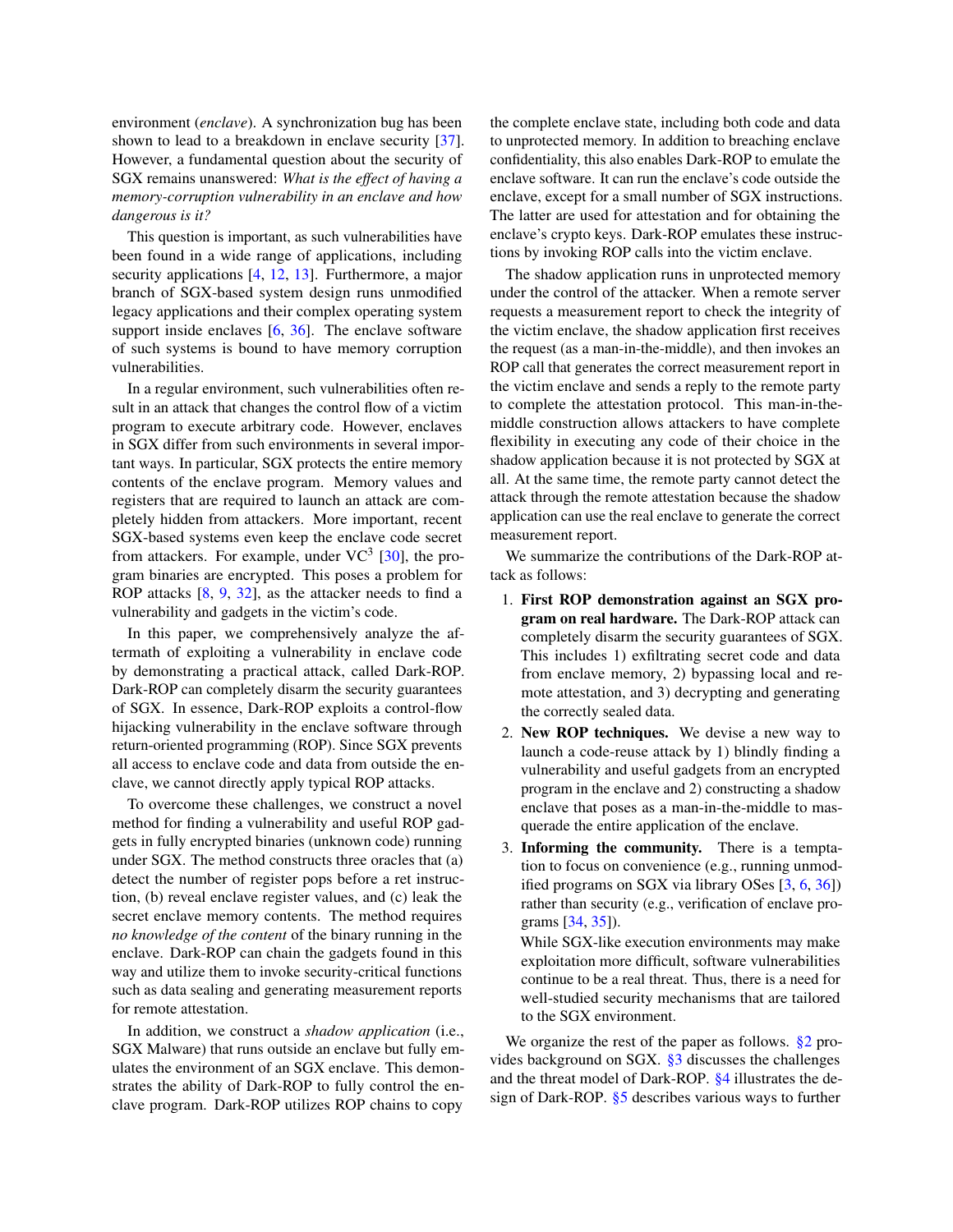develop this attack for malicious uses. In [§7,](#page-12-0) we discuss the feasibility and effectiveness of our attack. [§8](#page-12-1) covers related work. We conclude in [§9.](#page-13-0)

## <span id="page-2-0"></span>2 Background

In this section, we present the background on SGX that is necessary to further the understanding of Dark-ROP.

Intel SGX. Intel Software Guard Extensions (SGX) is an extension of the x86 instruction set architecture (ISA), which enables the creation of trusted execution environments (TEE), called *enclaves*. An enclave has an isolated memory space and execution runtime. SGX protects programs running in enclaves from attacks that undermine the integrity and the confidentiality of code and data of the program. For example, SGX prevents enclaves from being tampered with by privileged software (e.g., kernel), and from many physical attacks such as the *cold-boot attacks*.

## <span id="page-2-1"></span>2.1 Security Features of SGX

Memory encryption/isolation in SGX. SGX provides hardware-based access control mechanism and memory encryption to strongly guarantee the confidentiality and integrity of the entire memory used by an enclave program (*Enclave Page Cache (EPC)*).

The SGX processor enforces an access control policy that restricts all access to an enclave's memory to code running inside that enclave. That is, no other software, including the operating system, can read or write enclave memory. This access restriction is enforced by the Memory Management Unit (MMU) integrated in the processor package, which cannot be manipulated by the system soft-ware. Specifically, page miss handler (PMH) [\[23\]](#page-14-14) checks an access permission of the EPC pages when any software requests read or write access to the enclave memory.

In addition, a memory encryption engine (MEE) [\[11,](#page-14-15) [15\]](#page-14-16) that is a extension of the memory controller encrypts enclave code and data before they are being written to main memory. This reduces the hardware TCB of SGX to the processor package and prevents a variety of attacks such as cold boot or DMA attacks.

Ensuring program integrity through attestation. Attestation is a secure assertion mechanism that confirms the correct application has been properly instantiated on a specific platform [\[1\]](#page-14-17).

The purpose of attestation in SGX is twofold: ensuring that an enclave is running an expected program on a certified SGX platform with a correct configuration and securely sharing a secret to build a secure communication channel between an enclave and a remote entity (e.g., the

owner of the enclave).

A complete end-to-end SGX attestation involves a long series of steps, most of which are not relevant for this paper. The one step that is relevant to Dark-ROP is that an enclave needs to obtain a cryptographic message authentication code (MAC) from the processor as part of the attestation. The enclave calls the *EREPORT* instruction to obtain the MAC. *EREPORT* computes the MAC over a data structure that includes the calling enclave's cryptographic identity (digest) with a processor key that is not revealed to the caller.

Data sealing. SGX provides the means for securely exporting sensitive data from an enclave by encryption (i.e. *data sealing*).

The processor provides each enclave with crypto keys that are unique to the enclave's cryptographic identity (digest). That is, different enclaves will receive different keys. Enclave code can use these keys to implement data sealing: It can cryptographically protect (e.g., encrypt, MAC) data before asking untrusted code to store them persistently. At a later time, a different instance of the same enclave (with the same enclave digest) can obtain the same key from the processor and decrypt the data. Enclaves can use the *EGETKEY* SGX leaf function to access their keys.

Deploying an encrypted binary in SGX. Several researchers have pointed out and built systems [\[5,](#page-14-18) [6,](#page-14-4) [24,](#page-14-19) [29,](#page-14-20) [30\]](#page-14-7) that can deploy a completely encrypted program to the SGX platform. This can increase program security by preventing attackers from reverse engineering the program.

In short, the enclave owner builds the enclave with a simple plaintext loader binary. The loader will copy a second, encrypted binary into enclave memory and decrypt it inside the enclave with a key that it can obtain from the enclave owner using remote attestation. The loader then invokes the second binary. Optionally, the loader code can be erased from enclave memory to deprive attackers of known gadget building material.

This process requires memory that is at some time writable and at another time executable. Current SGX specification (*SGX1 [\[19\]](#page-14-21)*) does not allow changing memory page permissions after an enclave has been created. Thus, the pages into which the second binary is loaded have to be made writable and executable. A new SGX specification *(SGX2 [\[20\]](#page-14-22))*, promises to support the modification of page permissions of running enclaves. That would allow the deployment of encrypted binaries without requiring pages to be both executable and writable.

In summary, SGX makes it possible to deploy encrypted binaries, which means that attackers may never be able to see the code running inside the enclave they are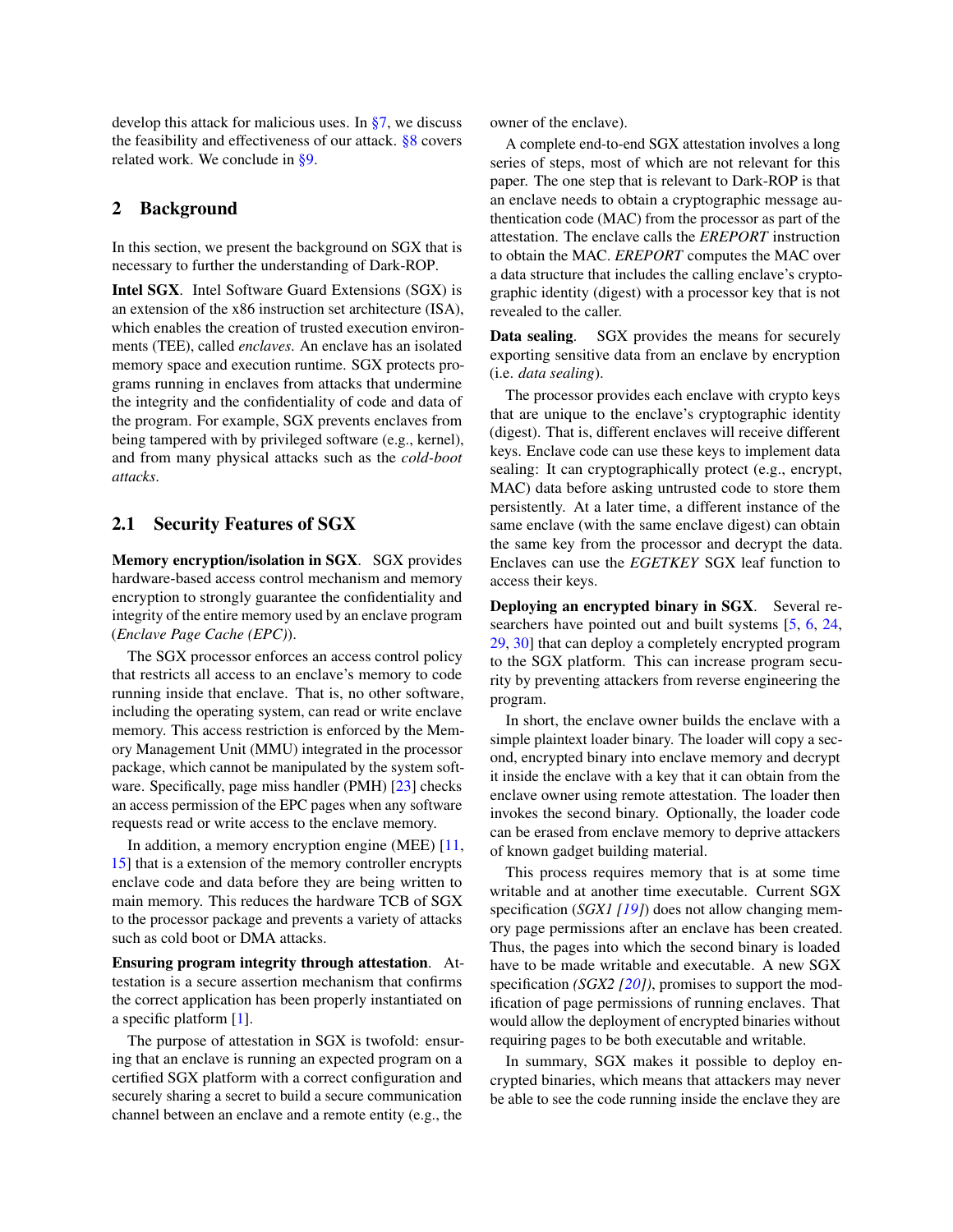<span id="page-3-1"></span>

Figure 1: ENCLU instruction and its leaf functions. To invoke a leaf function of interest through the ENCLU instruction, an application developer can load the index of the function into the rax register and then execute ENCLU. For example, the value of rax is required to be 0x4 to invoke EEXIT.

trying to attack.

#### 2.2 Instruction Specifications

SGX adds two new instructions, ENCLU and ENCLS, to the x86 ISA [\[19,](#page-14-21) [20\]](#page-14-22). ENCLU handles the user-level operations (i.e., Ring 3) such as deriving encryption keys and generating measurement reports. ENCLS, on the other hand, handles privileged level operations (i.e., Ring 0) such as creating enclaves, allocating memory pages. While SGX introduces many operations for creating enclaves and managing them, these two instructions work as gates that help dispatch a variety of functions, which are called *leaf functions* [\[19,](#page-14-21) [20\]](#page-14-22).

Leaf functions. [Figure 1](#page-3-1) shows how a user-level process can invoke each leaf function through an ENCLU gate. To call a leaf function, a developer can load the index of a leaf function into the rax register and call ENCLU. For example, setting rax to 0x0 will call EREPORT, 0x1 will call EGETKEY, etc. Each leaf function requires different parameters, which are passed through the rbx, rcx, and rdx registers. For example, EEXIT, one of the leaf functions of ENCLU, requires two parameters: 1) a target address outside the enclave and 2) the address of the current Asynchronous Exit Pointer (AEP). These two parameters are passed through the rbx and rcx registers. After setting the required parameters, the developer can now set rax to the index of the leaf function (in this case, 0x4). Finally, executing the ENCLU instruction will execute the EEXIT leaf function. This calling convention for leaf functions is very similar to invoking a system call in Linux or Windows on the x86 architecture.

#### <span id="page-3-0"></span>3 Overview

In this section, we present an overview of Dark-ROP with a simple enclave program that has a buffer overflow vulnerability as an example.

```
1 // EENTER can run this function
2 Data* import_data_to_enclave(char *out_of_enclave_memory)
3 {
4 // data to be returned
5 Data *data = new Data():
6 // a stack buffer in the enclave
7 char in_enclave_buffer[0x100];
8
9 // possible buffer overflow
10 strcpy(in_enclave_buffer, out_of_enclave_memory);
11
12 // ...
13 // do some processing
14 // ...
15 return data;
16 }
```
Figure 2: An example enclave program that has a buffer overflow vulnerability. The untrusted program can call an exported function import\_data\_to\_enclave() in the enclave through the EENTER leaf function. The function will copy data from memory outside the enclave to an in-enclave stack buffer. However, the buffer can overflow during the copy because the size of data to be copied is not checked.

#### 3.1 Launching the ROP attack in SGX

[Figure 2](#page-3-2) shows an example of a potentially exploitable vulnerability. In particular, the function import\_data\_to\_enclave() reads the data from outside the enclave and creates a class object (i.e., Data in the code) by parsing the raw data. An untrusted program can invoke a function in the enclave (from outside the enclave) if an enclave program has exported the function. To call the function in the enclave, the untrusted program can set the rbx register as the address of the Thread Control Structure (TCS), which is a data structure that contains the entry point of the enclave (e.g., the import\_data\_to\_enclave() function in this case) and its argument (i.e., the attack buffer as out\_of\_enclave\_memory) as a pointer of the untrusted memory. Then, running EENTER will invoke the function in the enclave. In the function, the data at the untrusted memory will be copied (see line 10) using the strcpy() function, which does not check the size of the data to be copied so that the attacker can exploit this buffer overflow vulnerability. While the vulnerability does not have to be in this form specifically, the code is very simple to represent a general example of an enclave program that has an exploitable vulnerability.

To launch the ROP attack on the vulnerability, the attacker can fill the attack buffer to more than the size of the buffer in the enclave, which is 0x100, to overwrite the return address and then build the stack with ROP gadgets and function arguments to control the program execution at the attacker's will.

However, the ROP attack against enclaves will not simply work in the typical way because the information for the execution environment as well as the program itself is encrypted, so it is hidden to attackers.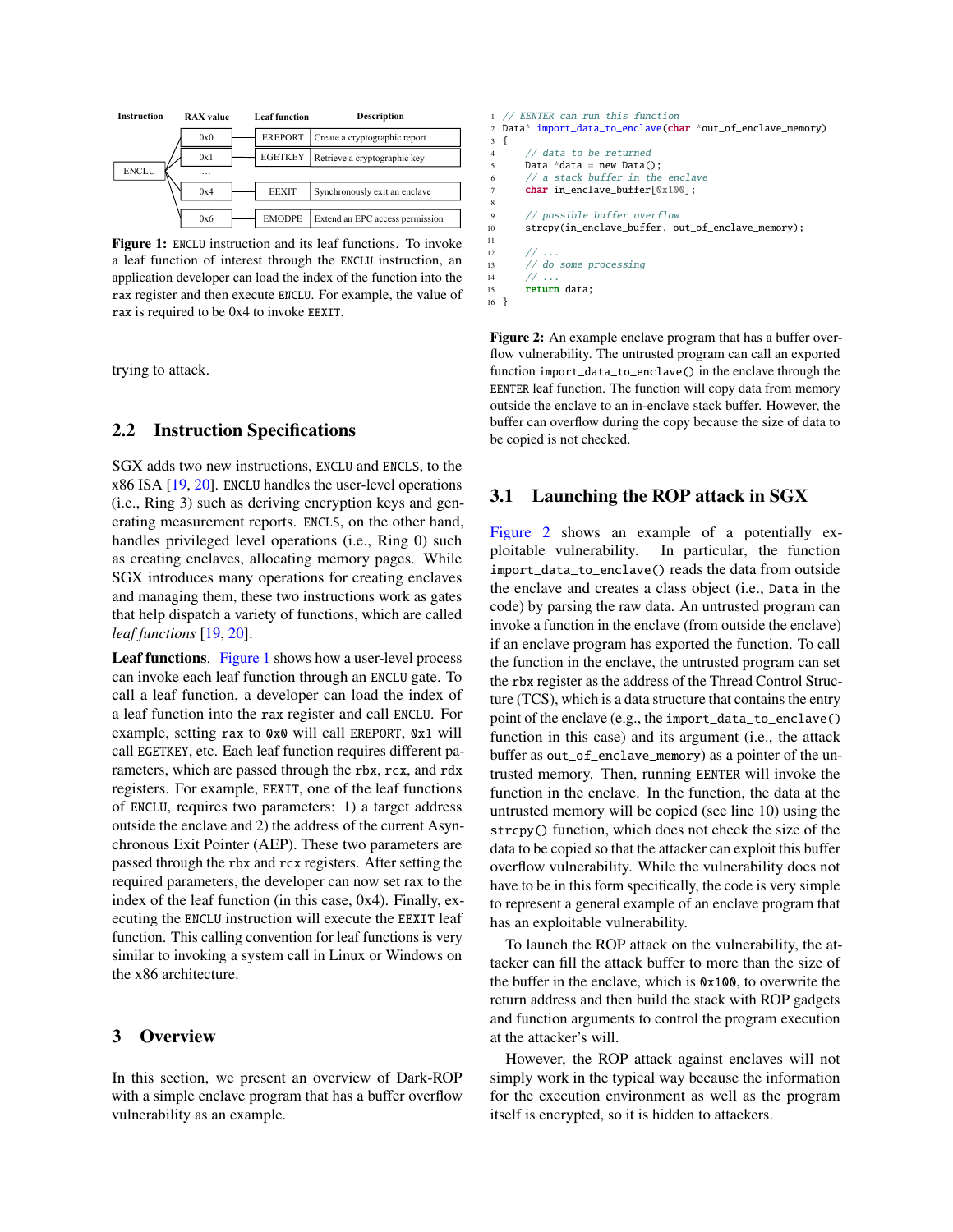Challenge: encrypted binary makes the ROP attack difficult. In the example, since we know the source code of the program, we can easily find the location and the triggering condition of the vulnerability. However, in the most secure configuration of the SGX platform (deploying an encrypted binary as in  $\S 2.1$ ), the assumption that we know the location of the vulnerability and the condition that triggers vulnerability does not hold. This makes the launching of an ROP attack harder even if there is a buffer overflow vulnerability because attackers are required to find the vulnerability while having no knowledge of the target program.

Additionally, finding gadgets over the encrypted program is another challenge that is orthogonal to finding vulnerabilities. Suppose that an attacker could find the location and the condition for triggering a vulnerability. To successfully exploit the vulnerability and take control of the program, the attacker is required to launch a code reuse attack (if there is no code injection vulnerability) through return-oriented programming (ROP).

Unfortunately, chaining the ROP gadgets to execute an arbitrary function is exceptionally difficult in enclaves because the program binary is encrypted. Deploying a program binary in a fully encrypted form in SGX results in the code in the binary being completely unknown to the attacker. In other words, the attacker has to find gadgets for their execution and chain them together under the blindness condition.

Although a recent work on Blind ROP [\[7\]](#page-14-23) demonstrates an ROP attack against unknown code, the attack relies critically on properties of certain server applications that are based on the fork() system call, which does not hold for SGX enclaves.

#### 3.2 The Dark-ROP Attack

Consequently, to launch a successful ROP attack against the enclaves in SGX, the attacker must overcome the aforementioned challenges. In Dark-ROP attack, we resolve the challenges as follows.

Finding a buffer overflow vulnerability. To find a buffer overflow vulnerability in an encrypted enclave program, the Dark-ROP attack exploits the exception handling mechanism of SGX as follows.

For an enclave program, it has a fixed number of (exported) entry points (i.e., functions of enclave program) specified in the enclave configuration. Because these are the only point at which an untrusted OS can supply an input to the enclave program, we enumerate those functions and apply fuzzing to its argument to find any memory corruption vulnerability. In fuzzing functions, we can detect a vulnerability by exploiting the exception handling mechanism of the enclave. Since an enclave program

runs as a user-level program, which cannot handle processor exceptions, when it encounters memory corruption (i.e., page fault) on its execution, the enclave gives back the execution to the untrusted operating system to handle the fault. This fall-back routine for handling the exception is called Asynchronous Enclave Exit (AEX). If we detect any AEX caused by a page fault on fuzzing, this means that there was a memory corruption so that we set the function and the argument that currently fuzzed as a candidate for the buffer overflow vulnerability.

Next, to detect vulnerability triggering conditions such as the size of the buffer and the location of the return address, we exploit the value of the CR2 register at the AEX handler, the register that stores the source address of a page fault. By constructing the fuzzing buffer to contain an invalid memory address (e.g. 0x41414000) in the buffer, we can determine the potential target of the return address if the exception arose from the supplied value (i.e., if the value of CR2 is 0x41414000).

Finding gadgets in darkness. After finding a buffer overflow vulnerability in an enclave program, the Dark-ROP attack finds gadgets to exploit the vulnerability. To overcome the challenge of finding gadgets against the unknown binary, we make the following assumptions on the code in the binary.

First, the code must have the ENCLU instruction. This is always true for the binaries in enclaves because the enclave program can call the leaf functions only with the ENCLU instruction. Without having the instruction, the enclave cannot enjoy the features provided by SGX.

Second, the code should have the ROP gadgets that consist of one or multiple "pop a register" (i.e., pop rbx) instructions before the return instruction, especially for the rax, rbx, rcx, rdx, rdi, and rsi registers. The reason we require pop gadgets for such registers is that these registers are used for the index of the leaf function (rax), for arguments passing (the other registers) for the leaf function, and a library function in the x86-64 architecture. For the rbx, rcx, and rdx registers, the ENCLU instruction uses them for passing the arguments. Similarly, for the rdi and rsi registers, the library functions use them for passing the arguments. To successfully call the leaf functions and library functions, the value of these registers must be under the control of the attacker.

The second assumption is also a very common case for the enclave binary because these registers are callee-saved registers. As mentioned above, the leaf functions and the library functions use them for passing the argument so that the callee must have a routine that restores the registers, and this is typically done by running multiple "pop a register" instructions before the return of the function. Thus, the code typically includes the "pop a register" gadget for these registers. Furthermore, since rax is reserved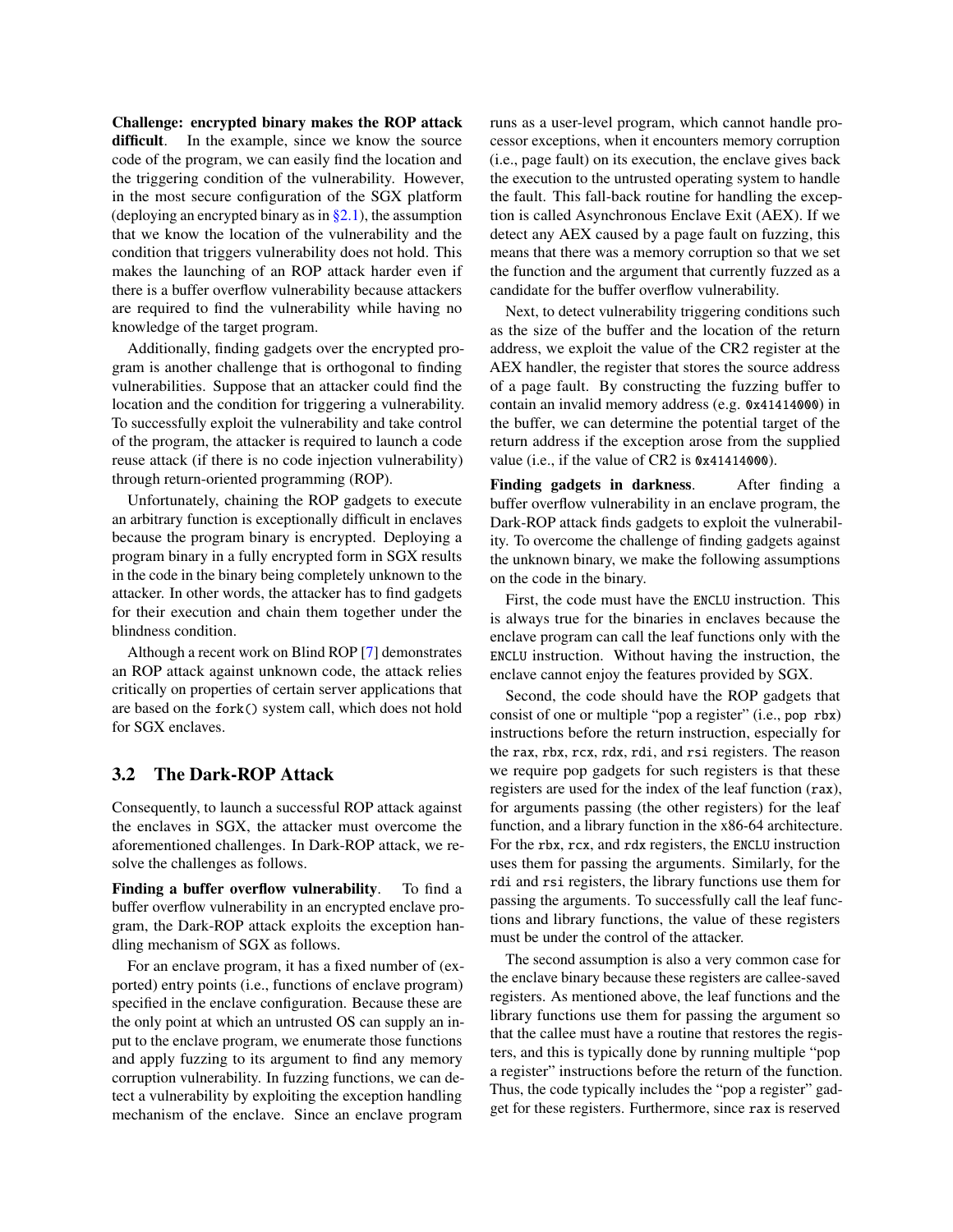for passing the return value of the function in the x86-64 architecture, having an instruction such as mov rax, rbx before the function epilogue is a very common case.

Third, we assume that the program in the enclave has a function that operates as a memcpy function (e.g., memcpy, memmove, or strncpy, etc.). The assumption still targets a typical condition because the isolated architecture of SGX memory requires frequent copying of memory between the trusted in-enclave area and the untrusted area.

We believe the assumptions we made for the gadgets targets a typical condition of enclave programs because without such gadgets, the programs will be broken or run unconventionally.

Based on the assumption of gadgets, we attempt to find the useful ROP gadgets without having any knowledge of the code in the binary, so we called this attack "Dark-" ROP. To this end, we construct three oracles that give the attackers a hint of the binary code to find the useful gadgets: 1) a page-fault-based oracle to find a gadget that can set the general purpose register values; 2) the EEXIT oracle can verify which registers are overwritten by the gadgets found by 1); and 3) the memory oracle that can find the gadget has a memory copy functionality to inject data from untrusted space to the enclave or to exfiltrate the data *vice versa*. For the details of the oracles, please refer to [§4](#page-5-0) for the further descriptions.

By utilizing these three oracles, the Dark-ROP attack achieves the ability to execute security-critical functions such as key derivation for data sealing and generating the correct measurement report for attestation, and arbitrarily read or write data between the untrusted memory and the memory of the enclaves.

## 3.3 Threat Model

To reflect the environment of SGX deployed in the real world, the Dark-ROP attack is based on the following assumptions:

- 1. The target system is equipped with the processor that supports SGX, and we assume that the hardware is not vulnerable. Additionally, we also exclude the case that requires physical access to the machine because the Dark-ROP attack is a pure software-based attack.
- 2. SGX and the enclave application are configured correctly. That is, we assume that all software settings that affect the enclave such as BIOS settings and the setting of page permissions for the enclave etc. are configured correctly, as described in the Intel manual  $[19-22]$  $[19-22]$  to guarantee the security promised by SGX if the application has no vulnerability.
- 3. The application harvests the entire security benefit

of SGX. That is, the application that runs in the enclave is distributed in an encrypted format and removing the loader program after launching the payload, which makes it completely hidden to the attacker, and the application uses data sealing for protecting application data as well as remote attestation to verify the running status of the enclave.

- 4. However, the application that runs inside the enclave has an exploitable memory-corruption vulnerability.
- 5. The attacker has full control of all software of the system, including the operating system and the untrusted application that interacts with the enclave, etc., except the software that runs inside the enclave.
- 6. The target application is built with a standard compiler (e.g. Visual Studio for SGX, or gcc), with the standard SDK that is supplied by Intel.

The threat model of Dark-ROP is pragmatic because it assumes the standard, and secure configuration of SGX for the attack target, as well as assuming only the softwarelevel attacker. The extra assumption that we add to the standard is that the software in the enclave has an exploitable vulnerability. Since removing all vulnerabilities from the software is an inextricable challenge, we believe that the assumptions depict the common best practices of using of SGX.

#### <span id="page-5-0"></span>4 Attack Design

In this section, we illustrate how an attacker can launch the ROP attack by overcoming the challenges of the attack in the SGX environment. We first describe how an attacker can find the gadgets required for the Dark-ROP attack by exploiting the three oracles that can provide the hints with respect to the code in the unknown (encrypted) binary in the enclave. After that, we demonstrate a proof-of-concept example that invokes security-critical functions within the enclave through the vulnerability by chaining the ROP gadgets.

## 4.1 Finding gadgets in a hidden enclave program

To find gadgets from the completely hidden binary in an enclave, we devised three techniques that can turn an enclave into an oracle for finding a gadget: 1) Reading the cr2 register at the page fault handler to find the gadget with multiple register pops to control the value of registers. 2) Leaking the register values at the page fault handler by calling the EEXIT leaf function to identify which registers are changed by 1. 3) Examining the memory outside the enclave to find a function in the memcpy() family to perform arbitrary read/write on the enclave.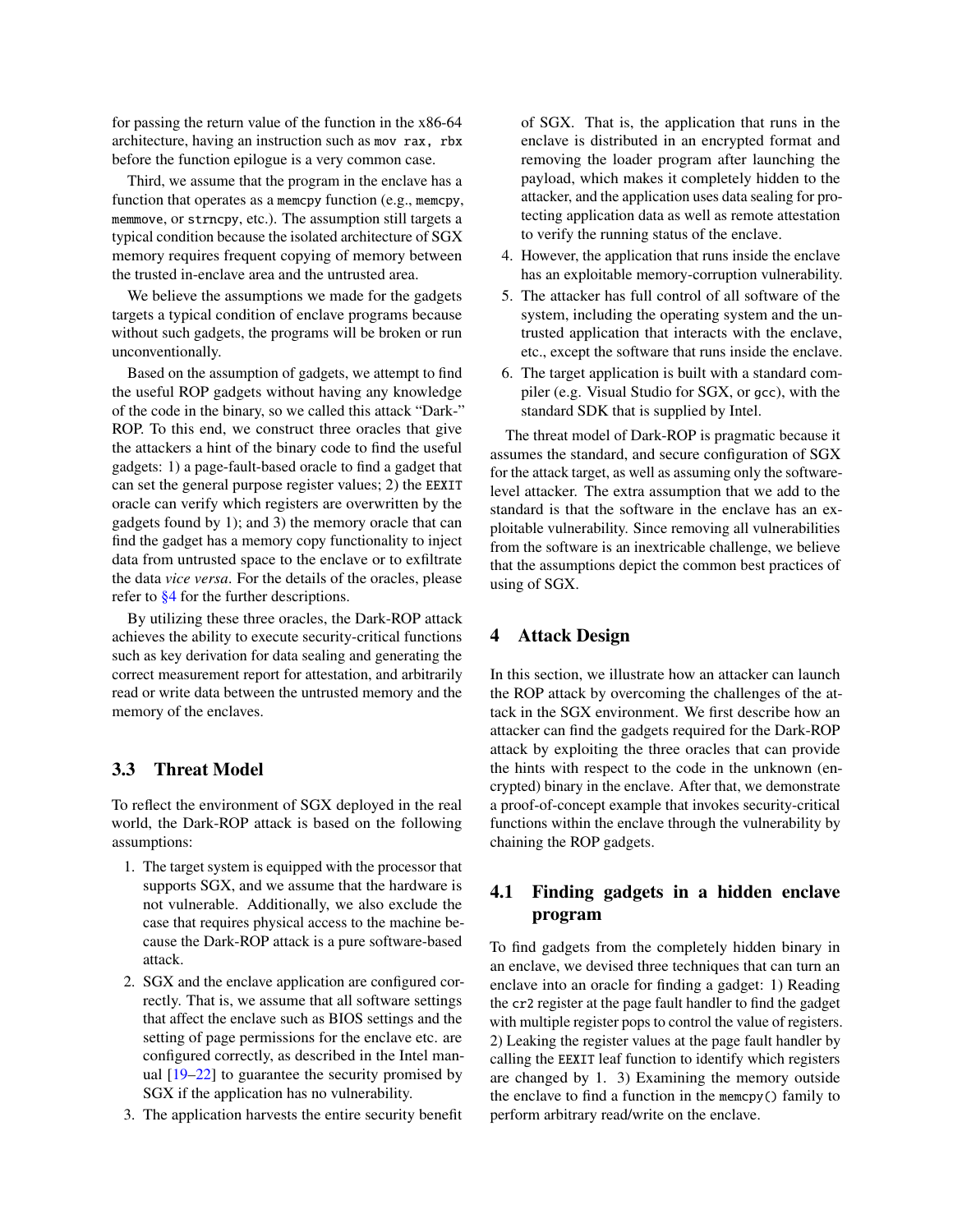<span id="page-6-0"></span>

Figure 3: An overview of page fault oracle and the AEX handler. The workflow for identifying pop gadgets by using the *page fault oracle* is as follows: (1) The attacker sets an arbitrary address in the code section on the stack to probe if the address is for a pop gadget (e.g. 0xF7501200 in the figure) and then set several non-executable addresses in PF\_region. (2) Because the probed address in the figure contains a single pop and a return instruction, the processor attempts to pop the first address in PF\_region (i.e., PF\_region\_0) then return to the second address on the stack, PF\_region\_1 (i.e., 0xF7742000). (3) Returning to the PF\_region\_1 address emits the page fault exception because the address is non-executable. (4) At the exception handler, the attacker can locate this address from the cr2 register in the exception context so that the attacker can identify that only one pop is in the gadget.

Page fault oracle for changing register values. We first find gadgets that can set a value to a specific register from the values in the stack. For instance, a pop gadget like pop rbx; pop rcx; pop rdx; retq; can change the value of the rbx, rcx, and rdx registers at once if values are set at the attack stack by exploiting a buffer overflow vulnerability.

To find such gadgets, we turn the Asynchronous Enclave Exit (AEX) and page fault handler into an oracle for detecting the gadgets. An interesting property of the Intel processor is that when a page fault exception arises, the cr2 register stores the address of the page that generated the fault. On the other hand, if a page fault arises in the enclave, the AEX happens and it clears the least 12 significant bits of the cr2 register and overwrites the General Purpose Registers (GPRs) with the synthesized value to protect its execution context. Therefore, for the page fault that arises in the enclave, we can identify which address triggered the page fault in a page granularity by

examining the value in the cr2 register at the page fault handler (i.e., AEX handler in this paper).

To turn this into a gadget-finding oracle, we set the attack stack as in [Figure 3.](#page-6-0) In essence, by exploiting the memory corruption bug, we set the return address to be the address that we want to probe whether it is a pop gadget or not. The probing will scan through the entire executable address space of the enclave memory. At the same time, we put several non-executable addresses, all of which reside in the address space of the enclave, on the stack.

**(0xF7744000) ……** PF\_region and, PF\_R array in the code contains the list of Because the untrusted operating system manages all the memory allocations, the attacker knows the coarsegrained memory map of the enclave (on the left side of the [Figure 3\)](#page-6-0) so that the attacker can easily identify the non-executable enclave memory pages (e.g., enclave stack or heap pages). We call this memory region as non-executable page addresses.

> For instance, we put 0xf7741000, 0xf7742000, 0xf7743000, and 0xf7744000, etc. on the enclave stack to set the register values if it is a pop gadget (see at the bottom of the [Figure 3.](#page-6-0) For example, if the gadget at the return address is pop rdx; ret;, then 0xf7741000 will be stored into the rdx register, and the processor will attempt to return to the address of 0xf7742000. However, the address 0xf7742000 is a non-executable address; returning to such an address will cause the processor to generate the page fault. Then, the AEX handler will catch this page fault. At the AEX handler, the attacker is able to distinguish the number of pops in the gadget by examining the value in the cr2 register. In the case of the example, the value is 0xf7742000, the second value on the stack, which means that the gadget has only one pop before the return because the first value, 0xf7741000, is popped. Taking another example, when the gadget has three pops, the first three values on the stack will be removed so that the value in the cr2 register will be 0xf7743000.

> Using this method, the attacker can identify the number of pops before the return on the gadgets. However, the oracle does not allow the attacker to figure out which registers are being popped. Moreover, the gadget found by this method could not be a pop gadget because the page fault can be triggered in other cases such as pop rax; mov rbx,QWORD PTR [rax+0x4] (fault by mov instruction). In the next oracle, we will remove the uncertainty of the gadgets found by this oracle.

> Identifying the gadgets and the registers on EEXIT. The second oracle we build is for identifying pop gadgets among the gadget candidates found from the first AEX oracle. The second oracle exploits the fact that the values in registers are not automatically cleared by the hardware on the execution of the EEXIT leaf function. As a result,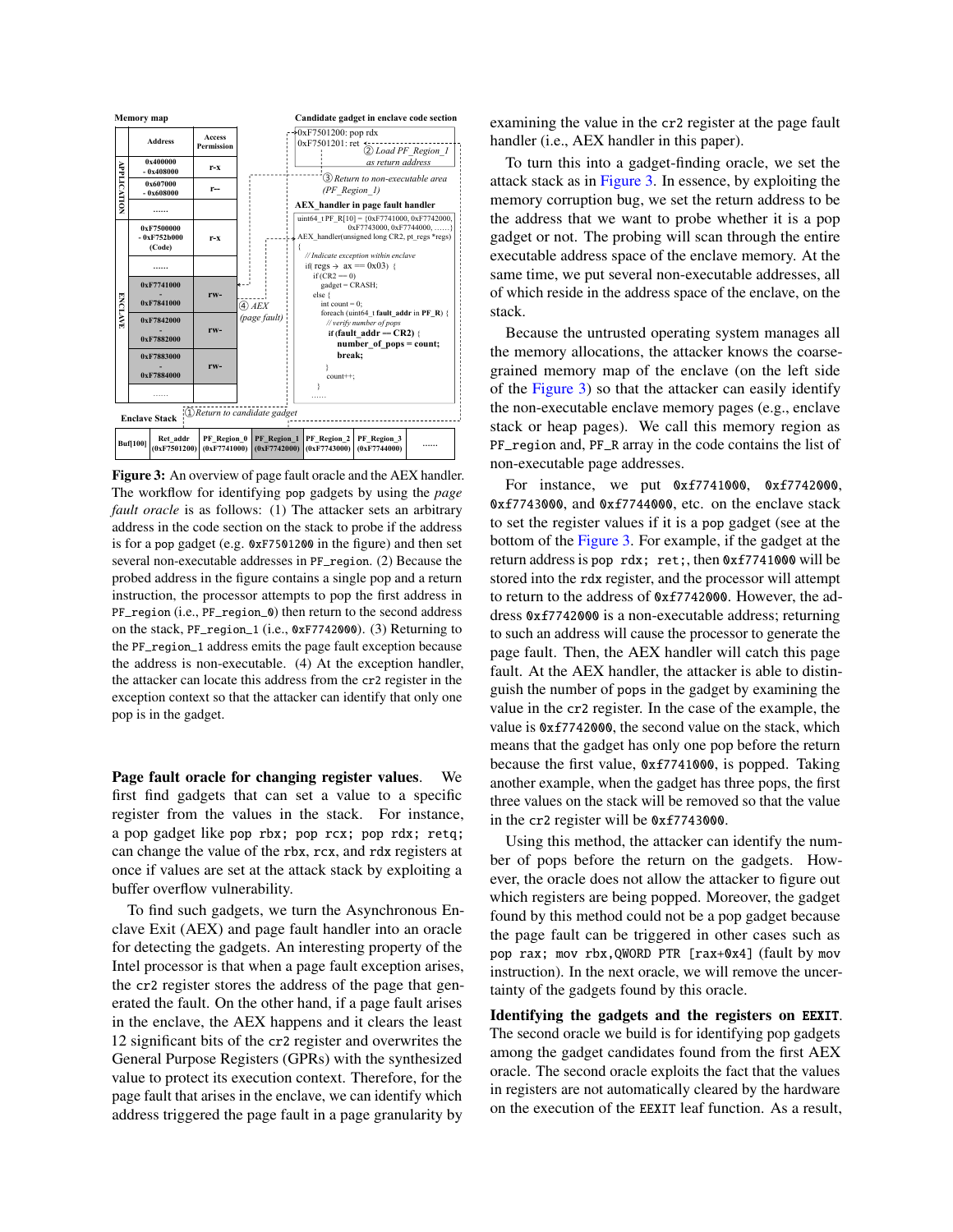

Figure 4: An overview of searching an ENCLU gadget and the behavior of EEXIT. (1) The attacker chains multiple pop gadgets found in [Figure 3,](#page-6-0) as many as possible, and put the value 0x4 as the number of pops in the gadget. (2) If the probing address (the last return address) contains the ENCLU instruction, then it will invoke EEXIT and jump to the address specified in rbx (i.e., 0x4 because of the pop gadgets). (3) The execution of EEXIT generates the page fault because the exit address in rbx (0x4) does not belong to the valid address region. (4) At the page fault handler, the attacker can be notified that EEXIT is invoked accordingly by examining the error code and the value of the rax register. The error code of EEXIT handler contains the value that indicates the cause of page fault. In this case, the page fault is generated by pointing an invalid address 0x4 as jump address (i.e., the value of rbx register). So if the error code contains the flags for PF\_PROT (un-allocated), PF\_USER (userspace memory), and PF\_INSTR (fault on execution), and the value of rax is 0x4 (the value for EEXIT leaf function), then the attacker can assume the probed address is where the ENCLU instruction is located.

the attacker can identify the values of the registers that were changed by the pop gadget that is executed prior to EEXIT. This helps the attacker to identify the pop gadgets among the candidates and the registers that are popped by the gadgets.

To build this oracle, we need to find the ENCLU instruction first because the EEXIT leaf function can only be invoked by the instruction by supplying the index at the rax register as 0x4. Then, at the EEXIT handler, we identify the pop gadgets and the registers popped by the gadget. To find the ENCLU instruction, we take the following strategy. First, for all of the pop gadget candidates, we set them as return addresses of a ROP chain. Second, we put 0x4, the index of the EEXIT leaf function, as the value to be popped on that gadgets. For example, if the gadget has three pops, we put the same number (three) 0x4 on the stack right after the gadget address. Finally, we put the



Figure 5: An overview of finding memcpy() gadget. (1) The attacker exploits a memory corruption bug inside the enclave and overwrites the stack with a gadget chain. (2) The gadgets in the chain sets the arguments (rdi, rsi, rdx) as the destination address (0x80000000) in rdi, the source address (0x75000000) in rsi, and the size (0x8) in rdx to discover the memcpy() gadget. (3) On the probing, if the final return address points to the memcpy() gadget, then it will copy the 8 bytes of enclave code (0xf7500000) to the pre-allocated address in application memory (0x80000000), which was initialized with all zero. (4) To check if the memcpy() gadget is found, the attacker (application code) compares the contents of the memory region (0x80000000) with zero after each probing. Any non-zero values in the compared area results the discovery of the memcpy().

address to scan at the end to probe whether the address is a ENCLU gadget.

The mechanism behind the scene is like the following. The value 0x4 is the index for the leaf function EEXIT. What we aim to change the value for is the rax register because it is the selector of the EEXIT leaf function. For the combinations of pop gadget candidates and the address of probing, the enclave will trigger EEXIT if the address of a gadget that changes rax and the address of ENCLU sits on the stack. The attacker can catch this by using an SIGSEGV handler because the return address of EEXIT (stored in the rbx register) was not correct so that it will generate the exception. If the handler is invoked and the value of rax is 0x4, then the return address placed at the end of the attack stack points to the ENCLU instruction.

After we find the method to invoke EEXIT, we exploit the EEXIT gadget to identify which registers are popped by the pop gadget. This is possible because, unlike AEX, the processor will not automatically clear the register values on running the EEXIT leaf function. Thus, if we put a pop gadget, and put some distinguishable values as its items to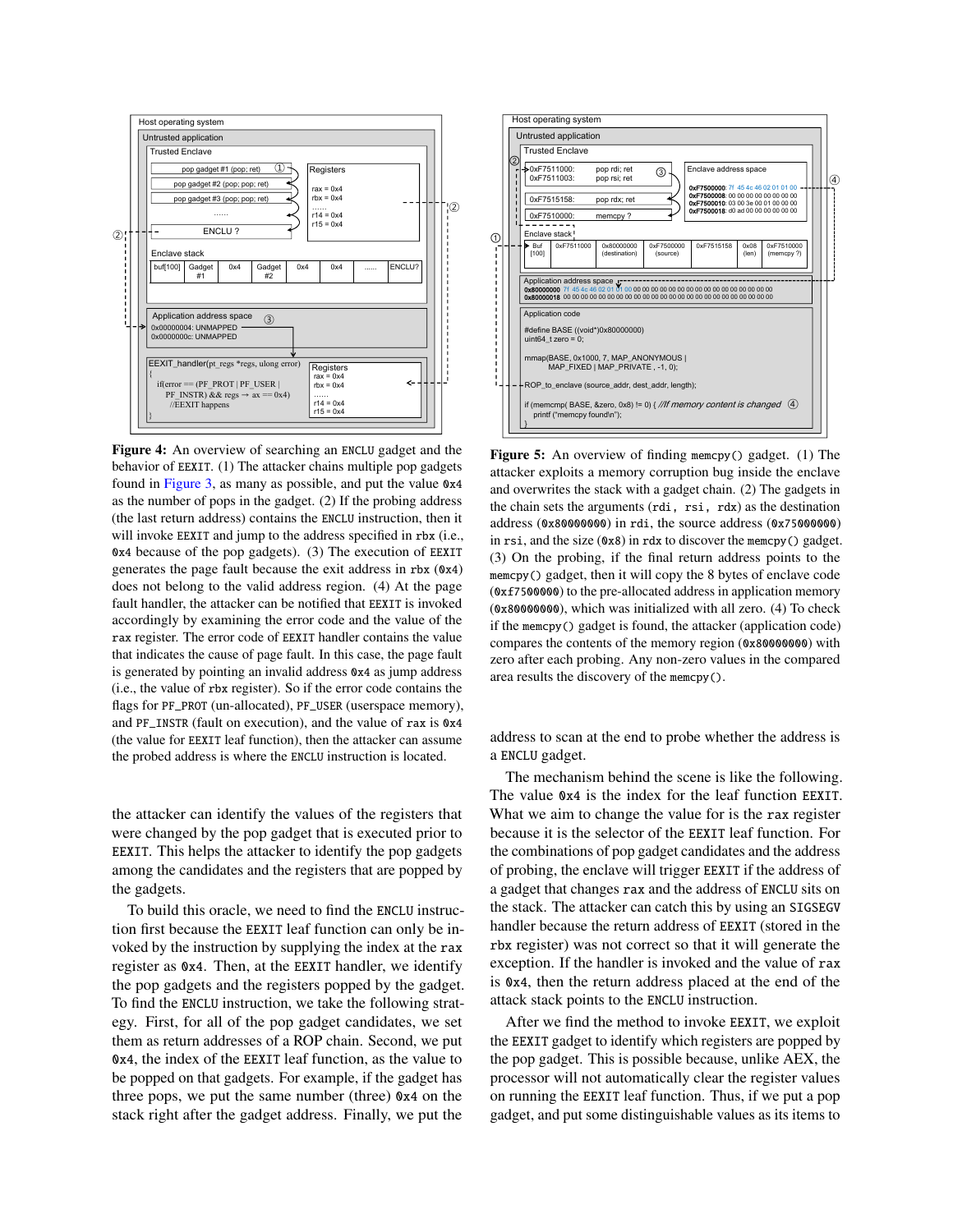be popped, for instance, 0x1, 0x2, and 0x3, and then run the EEXIT at the end, we can identify the popped registers by the values.

For example, if the pop gadget is pop rdi; pop rsi; pop rdx; ret, then at the handler, we can see the value of 0x1 at rdi, value of 0x2 at rsi, value of 0x3 at rdx. Accordingly, we can determine that the gadget pops the rdi, rsi, and rdx registers.

By using this oracle, we probe all candidates of pop gadgets until we can control all six registers that are required to launch the Dark-ROP attack.

Untrusted memory as a read/write gadget oracle. The last oracle we build is the memory-based one to find a function that can copy data between the enclave and the untrusted memory.

To find such a function, we build an ROP chain that copies data from the memory in the enclave to the untrusted area only if the probed address (set as a return address) is matched with the starting of the memcpy() function. In particular, we set the stack to have an address at the untrusted area for the first argument (i.e., the destination of memcpy()), an address in the enclave for the second argument (i.e., the source of memcpy()), and the size of data to be copied for the third argument in order to probe the return address as one of the functions in the memcpy() family. Then, we set the value of the destination address (at the untrusted area) with all zero bytes. After this, we probe each address of the enclave to find the memcpy() function. The probing finishes when we detect any change in the untrusted memory because the change proves that the memory copy is executed.

The memcpy() ROP gadget allows attackers to have an arbitrary read/write in both directions in between the enclave and the untrusted memory space because the attacker can set the source and destination addresses arbitrarily at the attack stack.

## 4.2 A proof-of-concept Dark-ROP attack

After finding all gadgets, including the register pop gadget, ENCLU, and memcpy(), an attacker can control the enclave in two ways. First, the attacker can run any leaf function through ENCLU by setting arbitrary values in the registers that are used for setting parameters. Second, the attacker can copy-in and copy-out the data from the untrusted memory to the trusted in-enclave memory by using the memcpy() gadget. In the Dark-ROP attack, we chain those two capabilities together to run the security-critical operations in SGX and then extract generated (secret) data from the enclave to the untrusted space solely based on launching the ROP attack. In particular, for the proofof-concept demonstration, we execute EGETKEY, a leaf function for encryption key derivation, and extract the

generated key from the enclave Note that EGETKEY must be executed in the enclave because the return value, which is an encryption key, is unique to the enclave and tied to the hardware.

Leaking the encryption key for data sealing. The EGETKEY leaf function handles the generation of the encryption key used for data sealing and verifying the REPORT in attestation. The requirement for calling the EGETKEY function is that, first, the value of rax register, which is the selector of ENCLU, should be set as 0x1. Second, the rbx register should point to the address of KEYREQUEST, which is a metadata that contains configurations for key generation, and the address must be aligned in 128 bytes. Third, the rcx register should point to a writable address in the enclave because the processor will store the generated key into that address.

To call EGETKEY through ROP gadgets correctly, we do use the following steps. We first construct a KEYREQUEST metadata object in the untrusted space and place a memcpy() gadget to the attack stack to copy this object to an 128-byte aligned in-enclave address that is both writable and readable. Finding such memory area in the enclave is not difficult. In the SGX security model, the attacker already knows the region of the memory that is used by the enclave because all the memory allocation is handled by the untrusted operating system. Even though the page permission in the page table entry could not be matched with the permission on EPCM, the attacker can scan the entire address space to find the in-enclave address that can be used for a buffer. Second, we place multiple pop gadgets to change the value of the registers. We set rbx to be the in-enclave destination address and rcx to be both a readable and writable region in the enclave. At the same time, we set the rax register to  $0x1$ , the index of the EGETKEY leaf function. Third, we place the ENCLU gadget to execute the EGETKEY leaf function. Finally, we put the memcpy() gadget again by chaining the pop gadgets to set rdi to a writable untrusted memory address and rsi to the address of the generated key in the enclave, which is the value of rcx on the second step.

<span id="page-8-0"></span>The chain of gadgets will first call memcpy() to copy the KEYREQUEST data from the untrusted space to the in-enclave memory, execute EGETKEY with the prepared KEYREQUEST as a parameter, and then call memcpy() again to copy the generated key from the enclave to the untrusted space. At the end of the chain, the attacker can extract the key at the untrusted memory address that is set on rdi at the final step of memcpy() chaining. Using the extracted key, the attacker can freely encrypt/decrypt the data as well as generate the MAC to seal the data at the untrusted space because SGX uses the standard encryption algorithm (e.g., AES-256-GCM), which can be replicated anywhere if the same encryption key is supplied.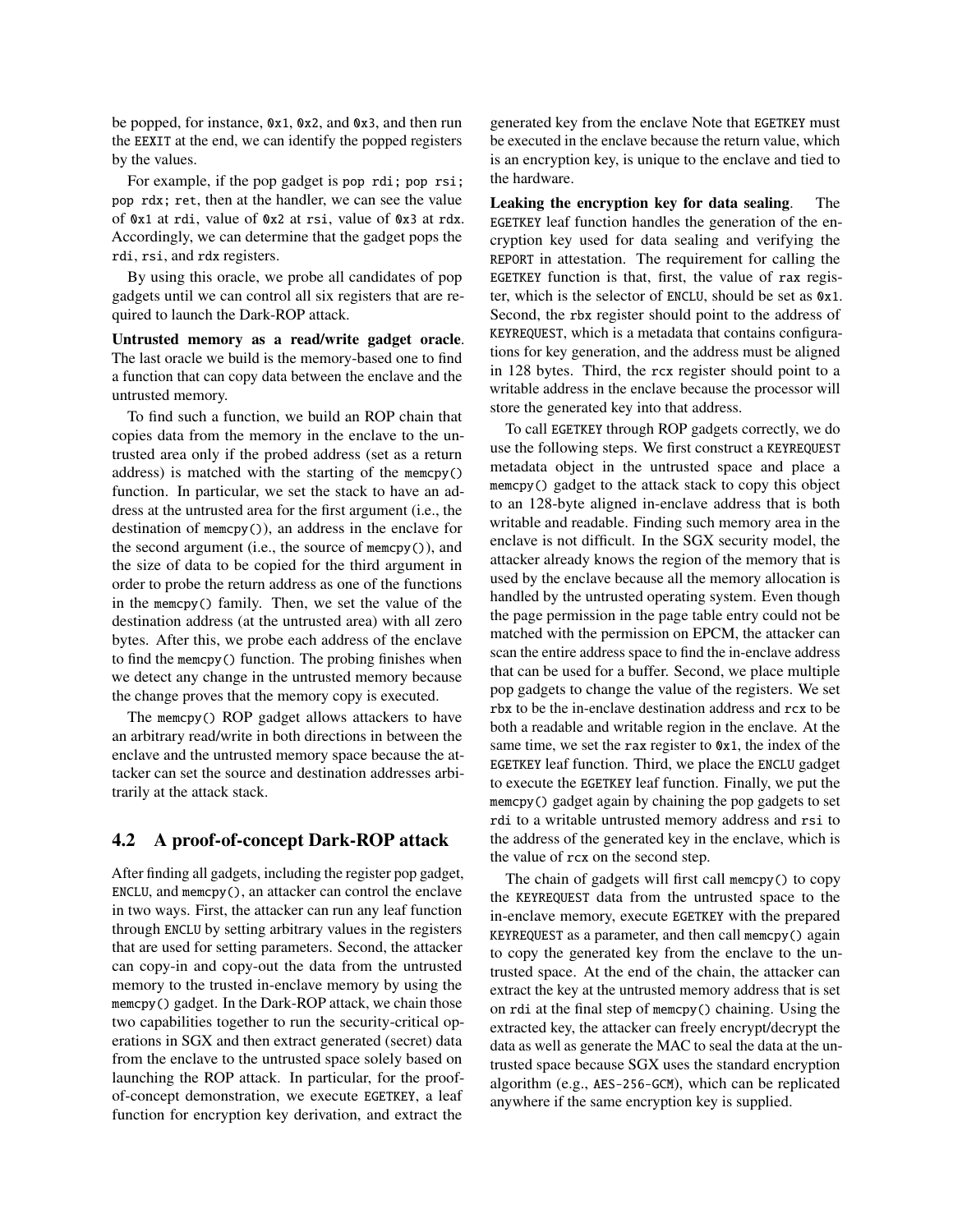## 5 The SGX Malware

In this section, we demonstrate how the Dark-ROP attack can be applied in the real world to completely disarm the security guarantees of SGX.

From the proof-of-concept attack, the attacker can obtain the ability to call any leaf functions of SGX within the enclave to extract the secret data and inject data into the (trusted) enclave space. In addition to calling leaf functions to invoke the security-critical functions of SGX, we present techniques to implement the SGX malware, which can perform the man-in-the-middle (MiTM) attack to mimic the real enclave program for running securitycritical operations within the enclave and to freely run attackers' code outside the enclave without any restrictions.

To achieve full control of the enclave, we construct the SGX malware as follows: 1) By using the memcpy() gadget, the attacker can extract any secret data in the enclave, including the program binary and data. Additionally, the attacker runs the extracted program binary outside the enclave to replicate the enclave execution. Moreover, the attacker can inject any arbitrary code to this extracted binary because it runs outside the enclave, which is fully controllable by the attacker. 2) The attacker is able to launch the security-critical operations of SGX that must be run in the enclave at any time. This can be done by launching the Dark-ROP attack to call the target leaf function with arbitrary register values. 3) The remote party must not know that the enclave is under attack, even with the remote attestation feature provided by SGX. This can be achieved by hijacking remote attestation by calling the EREPORT leaf function and constructing the correct measurement data outside the enclave.

In the following, we illustrate how we construct the SGX malware with preserving such requirements so that the SGX malware can run at the attacker's discretion while bypassing attack detection using the remote attestation.

Extracting the hidden binary/data from the enclave. The Dark-ROP attack allows the attacker to call the memcpy() function with arbitrary source and destination addresses (i.e., arbitrary read/write functionality). By utilizing this, the attacker can set the source address to be the start address of the binary section of the enclave, the destination to be untrusted memory region, and the size to be the entire mapped space for the enclave. Then, an execution of the memcpy() gadget will copy the hidden content of the binary from the enclave to the untrusted area. After obtaining the binary by dumping the area, the attacker can analyze the dump and run it to mimic the real enclave program. Moreover, because this binary does not run in the protected space, the attacker can freely inject

the code to alter the program for his/her own purpose.

Using a similar method, by setting the source address to be the address of the secret data in the enclave, the attacker can extract them to process them outside the enclave without being protected by SGX.

Man-in-the-Middle ROP for launching the leaf functions. While running extracted binary at the untrusted space can mimic the execution of the regular instructions, however, the leaf functions of SGX must be run inside the enclave. Thus, when the extracted binary requires calling the leaf functions, the SGX malware invokes the function by launching the Dark-ROP attack against the real enclave.

To this end, we construct the SGX malware as a Manin-the-Middle (MitM) architecture. In particular, the general mechanism for calling the leaf function in the enclave by exploiting the ROP attack works as follows. The SGX malware first injects required data for the target leaf function into the enclave using the memcpy() gadget. Next, the SGX malware loads the required parameters of the leaf function at the general purpose registers by using pop gadgets, and then jumps into ENCLU to call the leaf function. Finally, the malware copies the generated data by the leaf function from the enclave to the untrusted memory.

After this process, the SGX malware can continue to execute the code in the extracted binary by supplying the (extracted) return values of the leaf function (e.g., a derived encryption key for EGETKEY) to the current (untrusted) execution. This shows that the attacker has full control over the binary because the untrusted execution can run the regular instructions as well as the leaf functions whenever they are required.

Bypassing remote attestation. The last attack target of the SGX malware is to bypass remote attestation while running the binary at the untrusted area. Since the attestation requires generating the report in the enclave, primarily, we call the EREPORT leaf function by the Dark-ROP attack to generate the measurement report, and we emulate the entire process of the remote attestation in the binary outside the enclave to reply the correct measurement report to the remote server.

Before describing the emulation step, we present the background on how remote attestation typically works, as in Intel SGX SDK.

Remote attestation in Intel SGX SDK. The purpose of remote attestation is to ensure the correct settings and running of the enclave before conducting secret operations such as provisioning secrets and establishing a secure communication channel with the enclave in the remote machine.

The Intel SGX SDK uses the protocol in [Figure 6](#page-10-0) for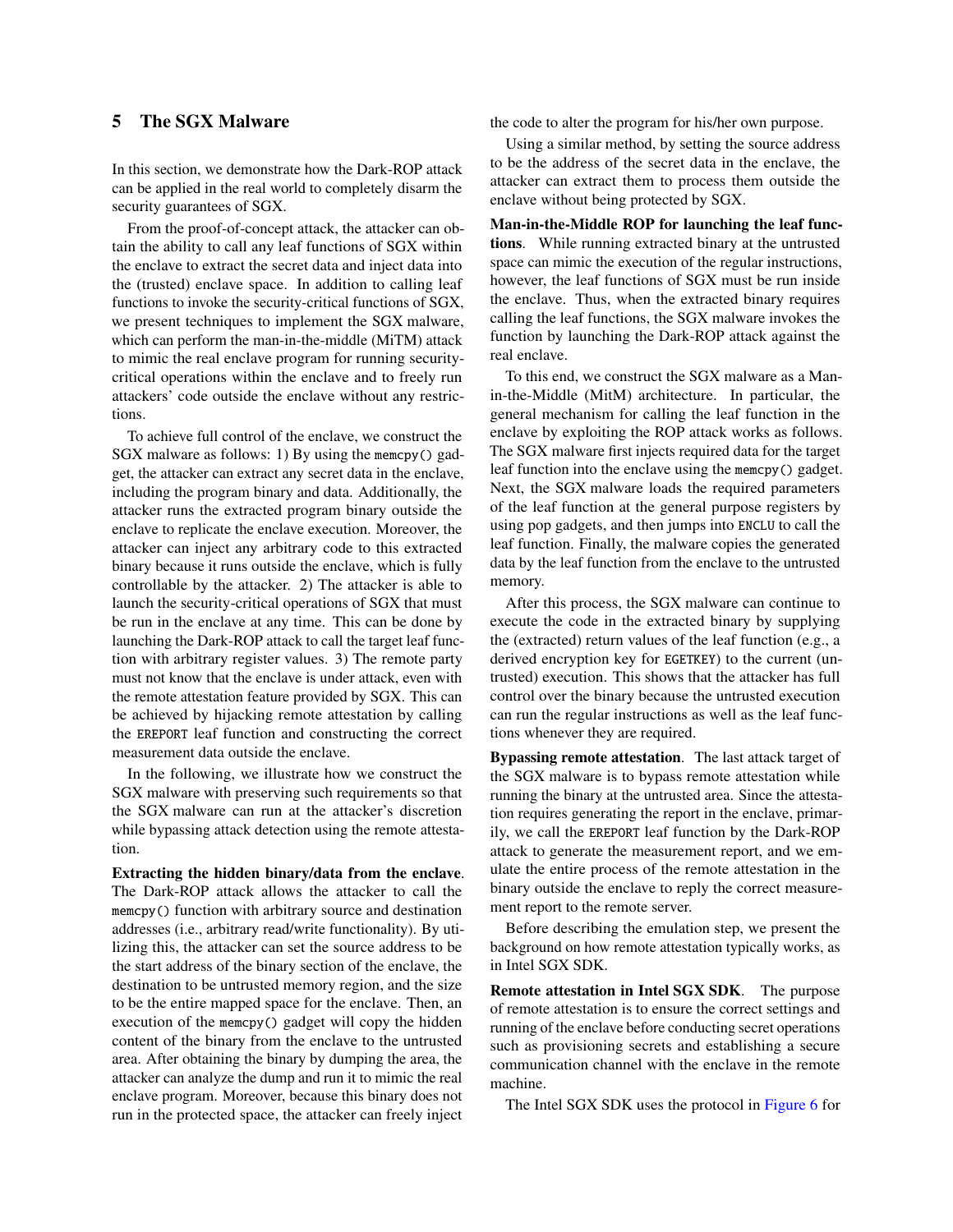<span id="page-10-0"></span>

Figure 6: The (simplified) remote attestation protocol of SGX.

the remote attestation of the enclave and establishing a secure communication channel between the remote server and the enclave. First, (1) the untrusted part of the application deployed by an Independent Software Vendor (ISV, i.e., software distributor), called the *untrusted* program isv\_app, launches the enclave program (we call this *trusted* program isv\_enclave). On launching isv\_enclave, isv\_app requests the generation of Elliptic-Curve Diffie-Hellman (ECDH) public/private key pair to the enclave. The ECDH key pair will be used for sharing secret with the remote server. Then, the isv\_enclave generates the key pair, securely stores the private key in the enclave memory and returns the public key to isv\_app. This public key will be sent to the remote server for later use of sharing the secret for establishing a secure communication channel.

Second, on receiving the "hello" message from isv\_enclave, (2) the remote server generates its own ECDH key pair that the server will use.

Third, (3) the server sends a quote request to the isv\_app, to verify if the public key that the server received is from isv\_enclave. Also, the server sends back the public key (of the remote server) to isv\_enclave. To process the request, isv\_app will invoke the function named Compute\_DH\_Key in isv\_enclave to generate the shared secret and the measurement report (we refer this as REPORT). It contains the ECDH public key that isv\_enclave uses as one of the parameters to bind the public key with the REPORT. Inside the enclave, isv\_enclave uses the EREPORT leaf function to generate REPORT. On calling the leaf function, isv\_enclave sets the REPORTDATA, an object that passed as an argument to the EREPORT leaf function, to bind the generated ECDH public key to the REPORT. After isv\_enclave generates the REPORT, the untrusted isv\_app delivers this to a *Quoting Enclave*(QE), a new enclave (trusted) for verifying

the REPORT and then signs it with Intel EPID securely. As a result, the REPORT generated by isv\_enclave contains the information for the ECDH public key that the enclave uses, and this information is signed by the QE.

Fourth, (4) the signed REPORT will be delivered to the remote server. The remote server can ensure that the isv\_enclave runs correctly at the client side and then use the ECDH public key received at step (1) if the signed REPORT is verified correctly.

Finally, the server run Compute\_DH\_Key to generate the shared secret. (5) the remote server and isv\_enclave can communicate securely because they securely shared the secret through the ECDH key exchange (with mutual authentication).

Controlling the REPORT generation. To defeat the remote attestation, and finally defeat the secure communication channel between the remote server and isv\_enclave, in the SGX malware, we aim to generate the REPORT from isv\_enclave with an arbitrary ECDH public key. For this, we especially focus on part (3), how isv\_enclave binds the generated ECDH public key with the REPORT on calling the EREPORT leaf function.

The Dark-ROP attack allows the SGX malware to have the power of invoking the EREPORT leaf function with any parameters. Thus, we can alter the parameter to generate the REPORT that contains the ECDH public key that we chose, instead of the key that is generated by isv\_enclave. On generating the REPORT, we prepare a REPORTDATA at the untrusted space using the chosen ECDH public key, and then chain the ROP gadgets to copy the REPORTDATA to the enclave space. Note that the EREPORT requires its parameters to be located in the enclave space. After copying the REPORTDATA, we call the EREPORT leaf function with copied data to generate the REPORT inside the isv\_enclave. After this, we copy the generated REPORT from the isv\_enclave to isv\_app and delivers the REPORT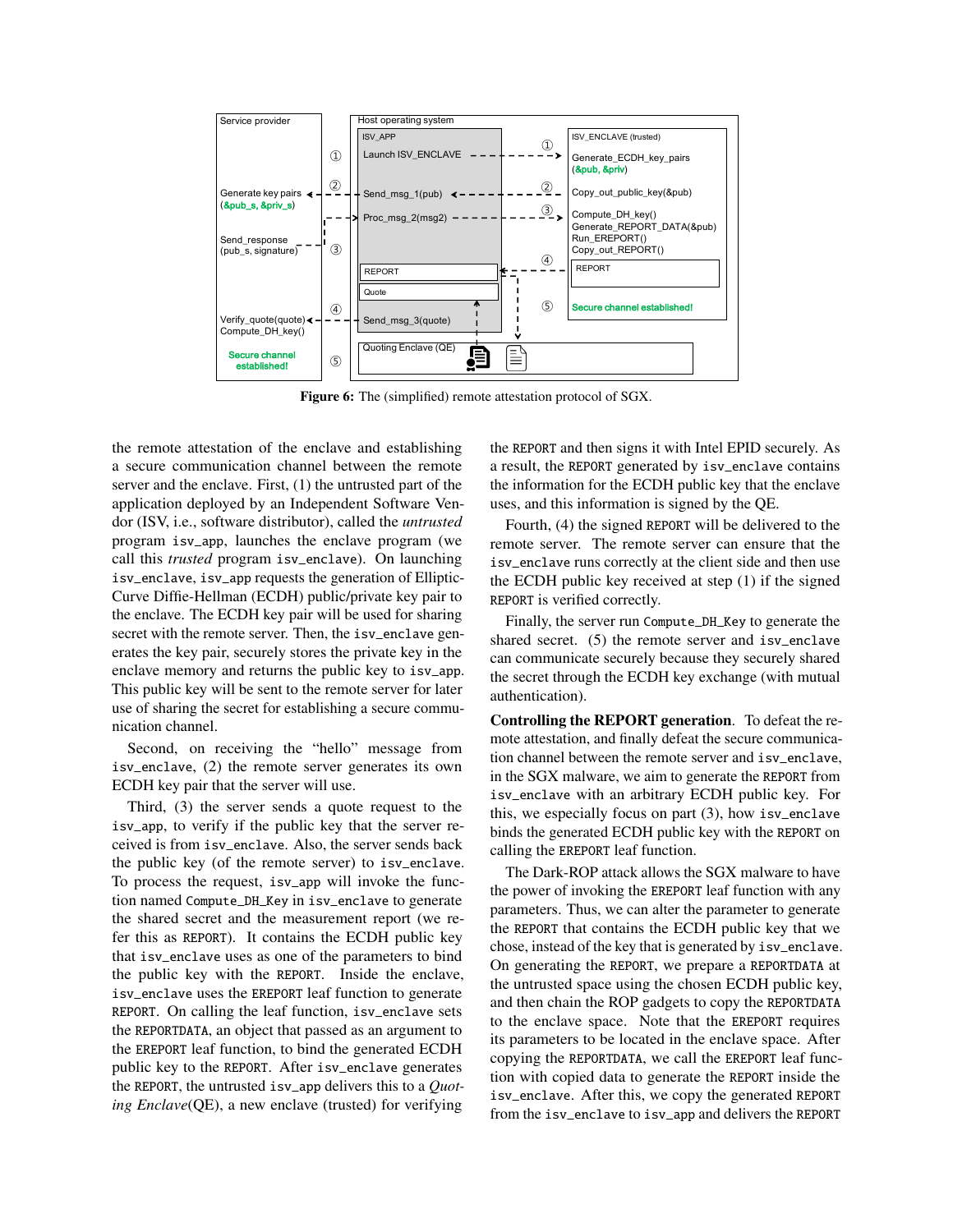<span id="page-11-0"></span>

Figure 7: The Man-in-the-middle (MitM) attack of the SGX malware for hijacking the remote attestation in SGX.

to the QE to sign it.

As a result, at the untrusted space, the attacker can retrieve the REPORT that contains the ECDH parameter of his/her own choice, and the REPORT is signed correctly.

Hijacking remote attestation. The full steps of hijacking the remote attestation of an enclave are as follows (see [Figure 7\)](#page-11-0).

First, (1) instead of isv\_enclave, the SGX malware generates an ECDH public/private key pair and own the private key. (2) the SGX malware sends the generated public key to the remote server.

Then, (3) on receiving the quote request from the server, the SGX malware calculates the shared secret corresponding to the parameters received by the remote server. Also, the SGX malware prepares TARGETINFO and REPORTDATA at isv\_app. The TARGETINFO contains the information of the QE that enables the QE to cryptographically verify and sign the generated REPORT. The REPORTDATA is generated with the chosen public key as a key parameter to run EREPORT in the isv\_enclave. After that, SGX malware launches the Dark-ROP attack (3-1, 3-2 and 3-3) to copy prepared parameters (TARGETINFO and REPORTDATA) from the untrusted app to the enclave and generate REPORT with the ECDH public key that the SGX malware generated at the first step. Moreover (3-4), the generated report will be copied out to the SGX malware from the isv\_enclave, and the SGX malware sends the generated REPORT to the Quoting Enclave to sign this with the correct key. Because the REPORT is generated by the enclave correctly, the QE will sign this and return it to the attacker.

Finally, (4) the SGX malware sends this signed REPORT to the remote server. Now, the remote server shares the secret; however, it is not shared with the isv\_enclave, but with the SGX malware so that the secure communication channel is hijacked by the SGX malware. Note that the remote server cannot detect the hijacking because all parameters and the signature are correct and verified.

## 6 Implementation

We implemented both the proof-of-concept attack and the SGX malware in the real SGX hardware. For the hardware setup, we use the Intel Core i7-6700 Skylake processor, which supports the first and only available specification of SGX, SGXv1. For the software, we run the attack on Ubuntu 14.04 LTS, running Linux kernel 4.4.0. Additionally, we use the standard Intel SGX SDK and compiler (gcc-5) to compile the code for the enclave for both attacks.

To launch the Dark-ROP attack on the real SGX hardware, we use the RemoteAttestation example binary in the Intel SGX SDK, which is a minimal program that only runs the remote attestation protocol, with slight modification, to inject an entry point that has a buffer overflow vulnerability, as mentioned in [Figure 2.](#page-3-2)

Because the example is a very minimal one, we believe that if the Dark-ROP attack is successful against the RemoteAttestation example, then any other enclave programs that utilizes the remote attestation are exploitable by Dark-ROP if the program has memory corruption bugs.

Finding gadgets from standard SGX libraries. First, we search for gadgets from the example binary. To show the generality of finding gadgets, we find gadgets from the standard SGX libraries that are essential to run enclave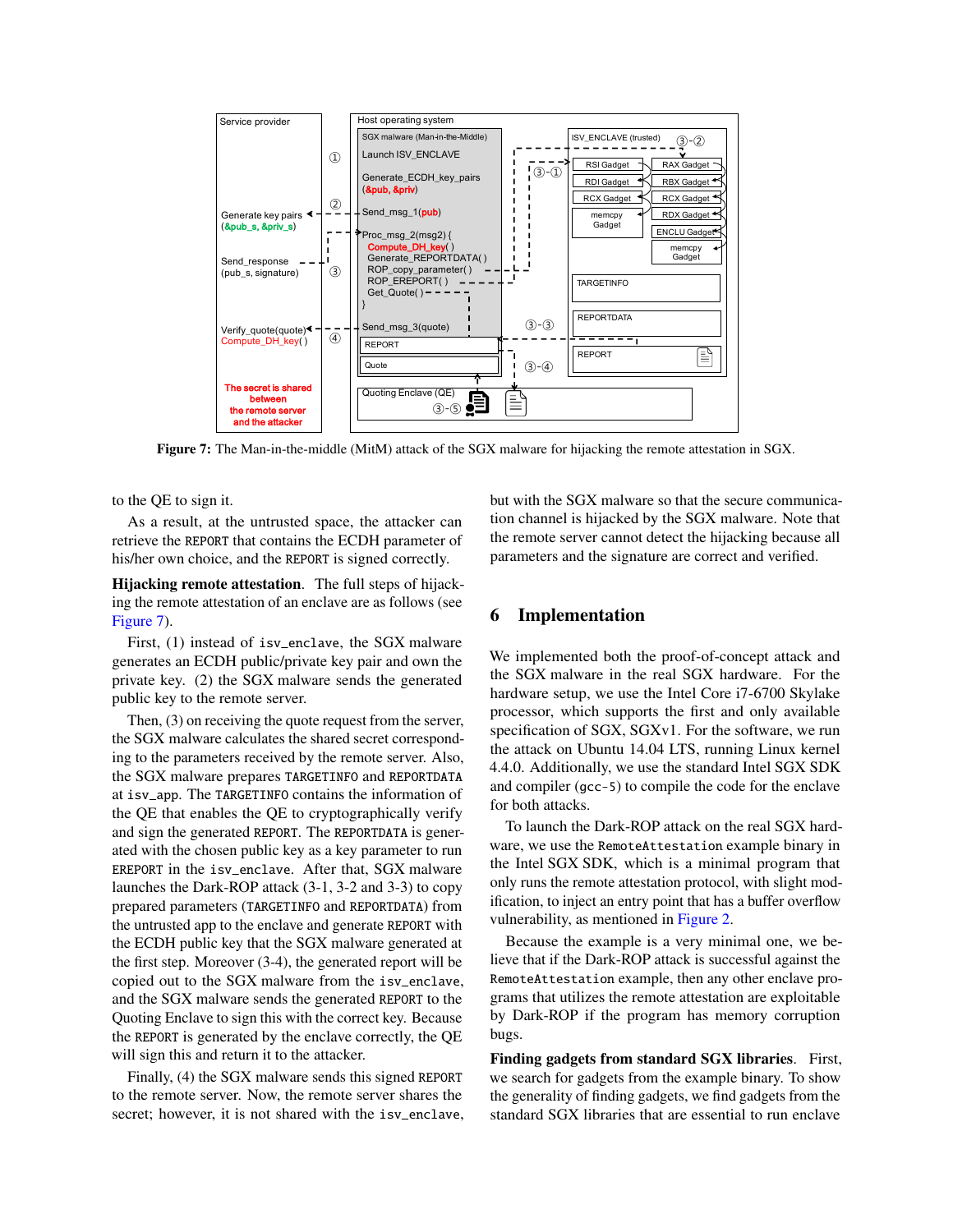<span id="page-12-2"></span>Table 1: Information for the length of ROP gadget chains for launching functions that breach the security of SGX.

| Length of gadget chains (byte) |                      |                |                |  |
|--------------------------------|----------------------|----------------|----------------|--|
| memcpy                         | <b>LEAF FUNCTION</b> | <b>EGETKEY</b> | <b>EREPORT</b> |  |
|                                | 88                   | 248            | 248            |  |

programs such as the library for controlling the enclave (*libsgx\_trts.a*), the library that handles remote attestation protocol (*libsgx\_tkey\_exchange.a*), and the standard C library for SGX (*libsgx\_tstdc.a*) because these libraries will be linked regardless of the program logic.

From the example binary, we found that four gadgets are enough to fulfill the gadget requirement de-scribed in [§3](#page-3-0) to launch the Dark-ROP attack against the RemoteAttestation example. [Table 2](#page-16-0) lists these four gadgets found in the example binary.

Constructing ROP chains for Dark-ROP. By chaining these gadgets, we construct ROP chains for calling the memcpy() function, and the EREPORT and EGETKEY leaf functions. To call the memcpy() function, we chained the four gadgets as follows. To set the registers for calling the memcpy function, we chained three gadgets, pop rsi; pop r15; ret and pop rdi; ret to set the destination and source address of memory copy, and pop rdx; pop rcx; pop rbx; ret to set the length of the data to be copied. As a result, we constructed an ROP chain for calling the memcpy() function. The total size of the gadget chain was 80 bytes, as shown in [Ta](#page-12-2)[ble 1.](#page-12-2) To call the EGETKEY leaf function, we should call the memcpy() function to copy the KEYREQUEST structure first, set the register arguments for EGETKEY, and then call the memcpy() function again to move the generated key out to the untrusted area. By chaining two memcpy() gadgets and the leaf function gadgets, calling EGETKEY requires 248 bytes for gadget chaining. Similar to above, calling the EREPORT also requires 248 bytes for gadget chaining. Because the size of the chain is small enough (248 bytes as max) to fit into the overflowed stack (or heap area), we believe that the attack will work well in most cases.

## <span id="page-12-0"></span>7 Mitigation

We expect the adoption of traditional defense mechanisms in SGX to possibly mitigate Dark-ROP. However, since there are discrepancies between the normal execution environment and SGX, the specific features of SGX, which facilitate the attack in some aspects, need to be considered in the implementation of those defenses.

Gadget elimination. As shown in [\[28\]](#page-14-25), the useful gadget that can be exploited to launch Dark-ROP can be eliminated before the enclave is deployed. For instance, we can transform the enclave code in a way to ensure

that it does not contain any non-intended *ret* instructions. Moreover, we need to consider how to manage the nonremovable SGX specific gadgets that contain the ENCLU instruction. For the transition between the host program and the enclave, at least one ENCLU instruction (for EEXIT leaf function) is required for the enclave, the requirement that makes it hard to completely remove the gadgets. We expect that implanting the register validation logic right after the ENCLU instruction could be a possible solution. Specifically, we can ensure that the ENCLU instruction in a certain location is tightly coupled with one of the pre-defined leaf functions. Besides, the way to remove the gadget that performs as a *memcpy* function, which is generally required to operate (un)marshalling the parameters between the host program and the enclave, should also be considered.

Control flow integrity. Deploying the CFI in the enclave also needs to consider the SGX-specific features. For instance, as shown in [Figure 3,](#page-6-0) an attacker can arbitrarily incur the AEX to freeze the status (context) in the enclave. Then, he can create another thread to leak or manipulate the context (e.g., the saved general-purpose registers in the stack) of the trapped thread. Therefore, if the CFI implementation uses one of the general registers to point to the reference table that defines allowed target blocks, it can be easily bypassed by the attacker's manipulating the context saved in the stack of the trapped thread.

Fine-grained ASLR. Research projects that adopt fine-grained ASLR on enclave programs such as SGX-Shield [\[31\]](#page-15-8) would possibly mitigate Dark-ROP. However, it should also accompany with enclave developer's careful configuration since Dark-ROP can still be effective by exploiting the number of state save area (NSSA) field that defines the number of allowed re-entrances to the enclave without reconstructing it. More specifically, SGX allows multiple synchronous entrances (EENTER) depending on the value configured in the NSSA field, even after the AEX happens (if ERESUME is executed instead of EEN-TER, the enclave crashes and thus the attacker needs to reconstruct the enclave). Therefore, if the value of the NSSA field is large enough, the attacker might be able to continuously reenter the enclave without reconstructing it, which enables the preservation of the previous memory layout. According to SGX specifications [\[20,](#page-14-22) [21\]](#page-14-26), the value of NSSA can be up to a 4-byte integer, and we expect this to be enough to reliably locate all necessary gadgets.

## <span id="page-12-1"></span>8 Related work

In this section, we describe SGX-related prior works in the following respects: (1) application of SGX, (2) attacks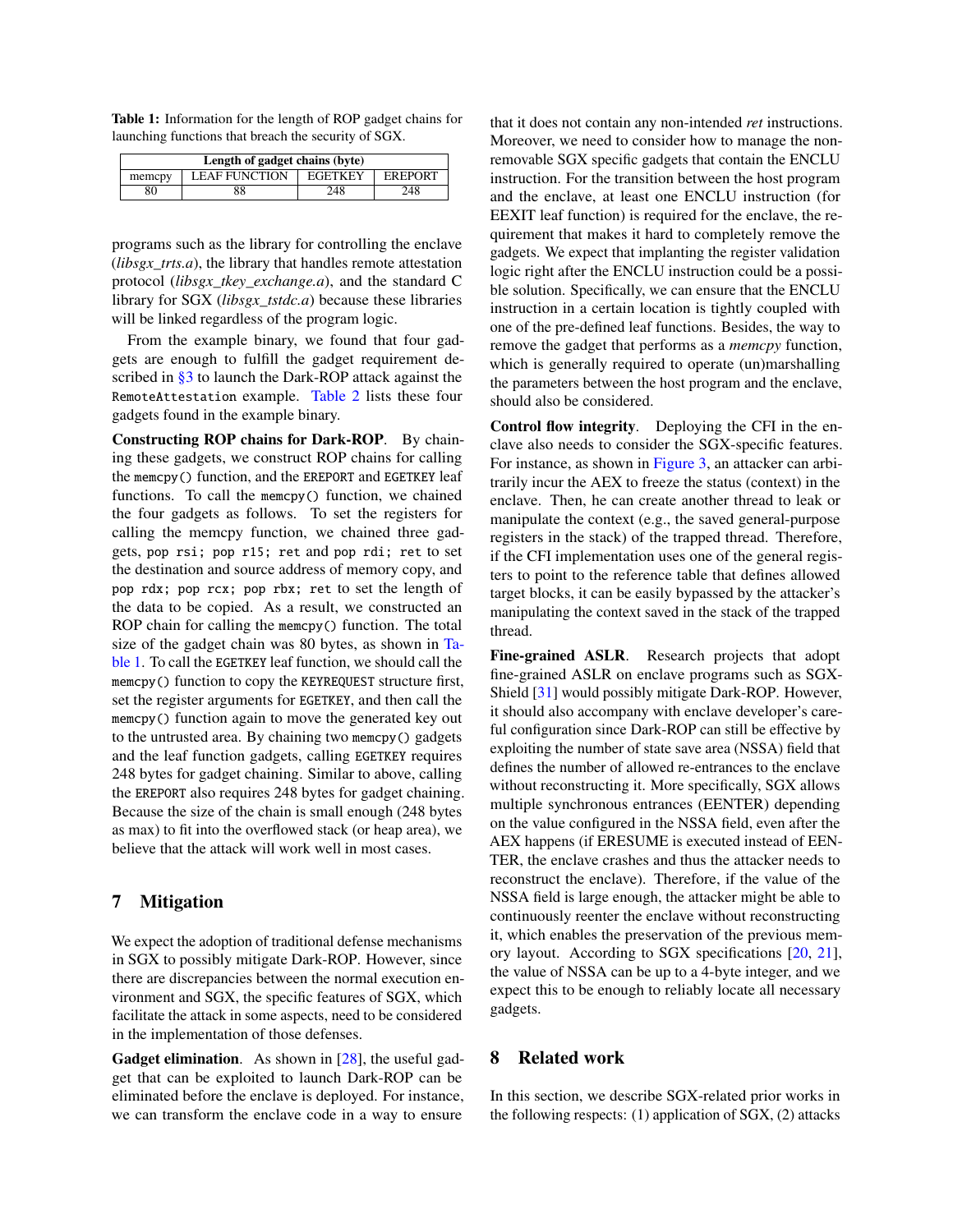against SGX, (3) enclave confidentiality protection, and (4) comparison between BROP and Dark-ROP.

SGX application. Intel SGX has been utilized to secure various applications. Ryoan [\[17\]](#page-14-5) ported Google NaCl in and SGX enclave to create a distributed sandbox that prevents sensitive data leakage. SCONE [\[3\]](#page-14-3) leverages SGX to host a Docker container in the enclave, which specifically concerns the security enhancement and low overhead. Town Crier [\[39\]](#page-15-1) isolates the crypto functions for the smart contract in the enclave. To prevent an Iago [\[10\]](#page-14-27) attack, Haven [\[6\]](#page-14-4) isolates the unmodified Windows application, library OS, and shielded module together in the enclave. Network services and protocols such as software-defined inter-domain routing are shown to possibly coordinate with SGX in Kim et al [\[25\]](#page-14-28).

Attacks on SGX. Several research projects have explored potential attack surfaces on SGX. The controlled side-channel attack [\[33,](#page-15-2) [38\]](#page-15-3) shows that the confidentiality of the enclave can be broken by deliberately introducing page faults. Asyncshock [\[37\]](#page-15-4) presents how a synchronization bug inside the multi-threaded enclave can be exploited. Unfortunately, this work does not target the attacker who has full control over the enclave program. Instead, the work describes how the proposed attack can subvert the confidentiality and integrity of SGX.

Enclave confidentiality protection. As described in [\[18,](#page-14-29) [24,](#page-14-19) [30\]](#page-14-7), an enclave binary can be distributed as a cipher text to preserve the confidentiality of the code and data deployed in the enclave. VC3 [\[30\]](#page-14-7) shows a concrete implementation example that partitions the enclave code base as public (plaintext) and private (encrypted) and enables the public code to decrypt the private code. CON-FIDENTIAL [\[34\]](#page-15-6) provides a methodology that prevents the secret leakage from the enclave by enforcing the narrow interface between the user program and small library, and defining the formal model to verify the information release confinement. In addition, Moat [\[34,](#page-15-6) [35\]](#page-15-7) tracks information flows by using static analysis to preserve the enclave confidentiality. Our work shows that, even with the protection of enclave confidentiality, Dark-ROP can be successfully deployed by exploiting a certain SGX hardware design and its functionality.

Revisiting BROP for Dark-ROP. Blind ROP [\[7\]](#page-14-23) is an attack technique that can locate and verify the required gadgets in the restrictive environment where neither the target binaries nor the source code is known to the attacker. To this end, it depends on two primary gadgets, which are called the trap gadget and the stop gadget, both of which incur the program to be crashed or stopped when they are consumed (popped) as part of the input payload that is crafted by an attacker to specify the potential (and currently probed) gadget.

On the contrary, the Dark-ROP attack takes an orthogonal approach, which exploits the three oracles that allow the attacker to obtain hints of the gadgets by the features of SGX (i.e., page fault, EEXIT, and the memory) to identify required gadgets from a completely hidden environment. Additionally, the Dark-ROP attack can be applied to any application that runs in an enclave, whereas original Blind ROP is only applicable to server-like applications.

## <span id="page-13-0"></span>9 Conclusion

Dark-ROP is the first practical ROP attack on real SGX hardware that exploits a memory-corruption vulnerability and demonstrates how the security perimeters guaranteed by SGX can be disarmed. Despite the vulnerability in the enclave, realizing the attack is not straightforward since we assume the most restrictive environment where all the available security measures based on Intel SGX SDK and recent SGX-related studies are deployed in the enclave; thus, the code reuse attack and reverse engineering on the enclave binary may not be conducted. To overcome this challenge and accomplish the attack, Dark-ROP proposes the novel attack mechanism, which can blindly locate the required ROP gadgets by exploiting SGX-specific features such as enclave page fault and its handling by an asynchronous exception handler, ENCLU introduced as part of new SGX instructions, and shared memory for the communication between the enclave and the nonenclave part of program. Finally, as a consequence of Dark-ROP, we show that the attacker can successfully exfiltrate the secret from the enclave, bypass the SGX attestation, and break the data-sealing properties. We hope that our work can encourage the community to explore the SGX characteristic-aware defense mechanisms as well as an efficient way to reduce the TCB in the enclave.

#### 10 Acknowledgments

We thank the anonymous reviewers for their helpful feedback. This research was supported by Basic Science Research Program through the National Research Foundation of Korea (NRF) funded by the Ministry of Science, ICT & Future Planning (NRF-2017R1A2B3006360), ICT R&D programs MSIP/IITP [R-20150223-000167] and MSIP/IITP [R0190-15-2010]. Jaehyuk Lee was partially supported by internship at Microsoft Research. This research was also partially supported by the NSF award DGE-1500084, CNS-1563848, CRI-1629851, ONR under grant N000141512162, DARPA TC program under contract No. DARPA FA8650-15-C-7556, and DARPA XD3 program under contract No. DARPA HR0011-16-C-0059, and ETRI MSIP/IITP[B0101-15-0644].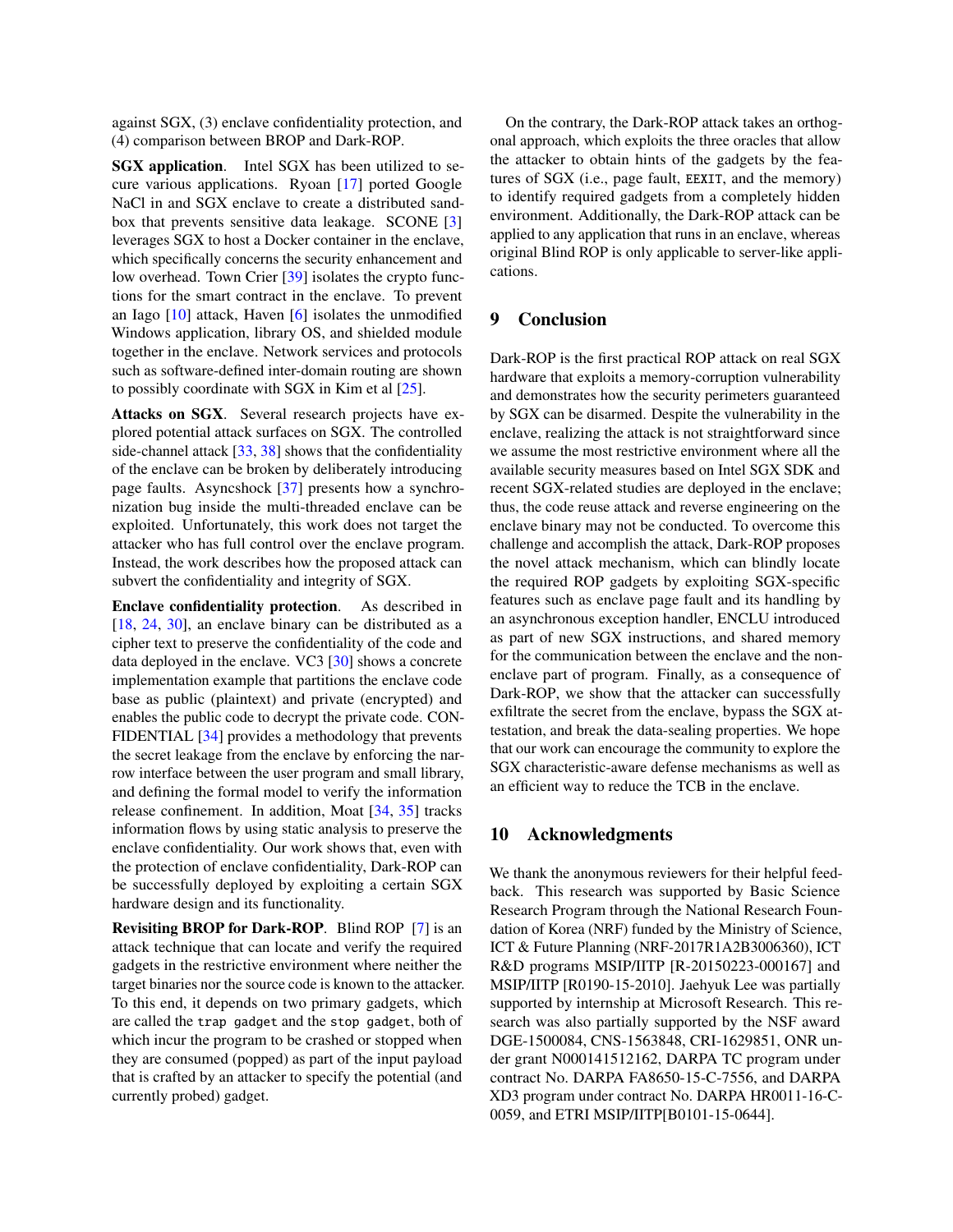## References

- <span id="page-14-17"></span>[1] ANATI, I., GUERON, S., JOHNSON, S., AND SCARLATA, V. Innovative technology for cpu based attestation and sealing. In *Proceedings of the 2nd international workshop on hardware and architectural support for security and privacy* (2013), vol. 13.
- <span id="page-14-0"></span>[2] ARM. Building a secure system ising trustzone technology, Dec. 2008. PRD29-GENC-009492C.
- <span id="page-14-3"></span>[3] ARNAUTOV, S., TRACH, B., GREGOR, F., KNAUTH, T., MARTIN, A., PRIEBE, C., LIND, J., MUTHUKUMARAN, D., O'KEEFFE, D., STILLWELL, M. L., ET AL. Scone: Secure linux containers with intel sgx. In *12th USENIX Symposium on Operating Systems Design and Implementation (OSDI 16)* (2016), USENIX Association.
- <span id="page-14-9"></span>[4] BARNETT, R. Ghost gethostbyname () heap overflow in glibc (cve-2015-0235), january 2015.
- <span id="page-14-18"></span>[5] BAUMAN, E., AND LIN, Z. A case for protecting computer games with sgx. In *Proceedings of the 1st Workshop on System Software for Trusted Execution* (2016), ACM, p. 4.
- <span id="page-14-4"></span>[6] BAUMANN, A., PEINADO, M., AND HUNT, G. Shielding applications from an untrusted cloud with haven. In *Proceedings of the 11th USENIX Symposium on Operating Systems Design and Implementation (OSDI)* (Broomfield, Colorado, Oct. 2014), pp. 267–283.
- <span id="page-14-23"></span>[7] BITTAU, A., BELAY, A., MASHTIZADEH, A., MAZIÈRES, D., AND BONEH, D. Hacking blind. In *2014 IEEE Symposium on Security and Privacy* (2014), IEEE, pp. 227–242.
- <span id="page-14-12"></span>[8] BLETSCH, T., JIANG, X., FREEH, V. W., AND LIANG, Z. Jumporiented programming: a new class of code-reuse attack. In *Proceedings of the 6th ACM Symposium on Information, Computer and Communications Security* (2011), ACM, pp. 30–40.
- <span id="page-14-13"></span>[9] BUCHANAN, E., ROEMER, R., SHACHAM, H., AND SAVAGE, S. When good instructions go bad: Generalizing return-oriented programming to risc. In *Proceedings of the 15th ACM conference on Computer and communications security* (2008), ACM, pp. 27– 38.
- <span id="page-14-27"></span>[10] CHECKOWAY, S., AND SHACHAM, H. Iago Attacks: Why the System Call API is a Bad Untrusted RPC Interface. In *Proceedings of the 18th ACM International Conference on Architectural Support for Programming Languages and Operating Systems (ASPLOS)* (Houston, TX, Mar. 2013), pp. 253–264.
- <span id="page-14-15"></span>[11] CHHABRA, S., SAVAGAONKAR, U., LONG, M., BORRAYO, E., TRIVEDI, A., AND ORNELAS, C. Memory encryption engine integration, June 23 2016. US Patent App. 14/581,928.
- <span id="page-14-10"></span>[12] DURUMERIC, Z., KASTEN, J., ADRIAN, D., HALDERMAN, J. A., BAILEY, M., LI, F., WEAVER, N., AMANN, J., BEEKMAN, J., PAYER, M., ET AL. The matter of heartbleed. In *Proceedings of the 2014 Conference on Internet Measurement Conference* (2014), ACM, pp. 475–488.
- <span id="page-14-11"></span>[13] GOOGLE. glibc getaddrinfo() stack-based buffer overflow (cve-2015-7547), february 2016.
- <span id="page-14-1"></span>[14] GREENE, J. Intel trusted execution technology. *Intel Technology White Paper* (2012).
- <span id="page-14-16"></span>[15] GUERON, S. A memory encryption engine suitable for general purpose processors. Cryptology ePrint Archive, Report 2016/204, 2016. <http://eprint.iacr.org/>.
- <span id="page-14-2"></span>[16] HOEKSTRA, M., LAL, R., PAPPACHAN, P., PHEGADE, V., AND DEL CUVILLO, J. Using innovative instructions to create trustworthy software solutions. In *Proceedings of the 2nd International Workshop on Hardware and Architectural Support for Security and Privacy (HASP)* (Tel-Aviv, Israel, 2013), pp. 1–8.
- <span id="page-14-5"></span>[17] HUNT, T., ZHU, Z., XU, Y., PETER, S., AND WITCHEL, E. Ryoan: A distributed sandbox for untrusted computation on secret data. In *12th USENIX Symposium on Operating Systems Design and Implementation (OSDI 16)*, USENIX Association.
- <span id="page-14-29"></span>[18] INTEL. SGX Tutorial, ISCA 2015. [http://sgxisca.weebly.](http://sgxisca.weebly.com/) [com/](http://sgxisca.weebly.com/), June 2015.
- <span id="page-14-21"></span>[19] INTEL CORPORATION. Intel Software Guard Extensions Programming Reference (rev1), Sept. 2013. 329298-001US.
- <span id="page-14-22"></span>[20] INTEL CORPORATION. Intel Software Guard Extensions Programming Reference (rev2), Oct. 2014. 329298-002US.
- <span id="page-14-26"></span>[21] INTEL CORPORATION. Intel SGX Enclave Writers Guide (rev1.02), 2015. [https://software.intel.com/sites/](https://software.intel.com/sites/default/files/managed/ae/48/Software-Guard-Extensions-Enclave-Writers-Guide.pdf) [default/files/managed/ae/48/Software-Guard-](https://software.intel.com/sites/default/files/managed/ae/48/Software-Guard-Extensions-Enclave-Writers-Guide.pdf)[Extensions-Enclave-Writers-Guide.pdf](https://software.intel.com/sites/default/files/managed/ae/48/Software-Guard-Extensions-Enclave-Writers-Guide.pdf).
- <span id="page-14-24"></span>[22] INTEL CORPORATION. Intel SGX SDK for Windows\* User Guide (rev1.1.1), 2016. [https://software.intel.com/](https://software.intel.com/sites/default/files/managed/d5/e7/Intel-SGX-SDK-Users-Guide-for-Windows-OS.pdf) [sites/default/files/managed/d5/e7/Intel-SGX-SDK-](https://software.intel.com/sites/default/files/managed/d5/e7/Intel-SGX-SDK-Users-Guide-for-Windows-OS.pdf)[Users-Guide-for-Windows-OS.pdf](https://software.intel.com/sites/default/files/managed/d5/e7/Intel-SGX-SDK-Users-Guide-for-Windows-OS.pdf).
- <span id="page-14-14"></span>[23] JOHNSON, S., SAVAGAONKAR, U., SCARLATA, V., MCKEEN, F., AND ROZAS, C. Technique for supporting multiple secure enclaves, June 21 2012. US Patent App. 12/972,406.
- <span id="page-14-19"></span>[24] JP AUMASSON, L. M. Sgx secure enclaves in practice:security and crypto review, 2016. [Online; accessed 16-August-2016].
- <span id="page-14-28"></span>[25] KIM, S., SHIN, Y., HA, J., KIM, T., AND HAN, D. A First Step Towards Leveraging Commodity Trusted Execution Environments for Network Applications. In *Proceedings of the 14th ACM Workshop on Hot Topics in Networks (HotNets)* (Philadelphia, PA, Nov. 2015).
- <span id="page-14-8"></span>[26] LEE, S., SHIH, M.-W., GERA, P., KIM, T., KIM, H., AND PEINADO, M. Inferring Fine-grained Control Flow Inside SGX Enclaves with Branch Shadowing (to appear). In *Proceedings of the 26th USENIX Security Symposium (Security)* (Vancouver, Canada, Aug. 2017).
- <span id="page-14-6"></span>[27] OHRIMENKO, O., SCHUSTER, F., FOURNET, C., MEHTA, A., NOWOZIN, S., VASWANI, K., AND COSTA, M. Oblivious multiparty machine learning on trusted processors. In *USENIX Security Symposium* (2016), pp. 619–636.
- <span id="page-14-25"></span>[28] PAPPAS, V., POLYCHRONAKIS, M., AND KEROMYTIS, A. D. Smashing the gadgets: Hindering return-oriented programming using in-place code randomization. In *2012 IEEE Symposium on Security and Privacy* (2012), IEEE, pp. 601–615.
- <span id="page-14-20"></span>[29] RUTKOWSKA, J. Thoughts on Intel's upcoming Software Guard Extensions (Part 2), Sept. 2013. [http://theinvisiblethings.](http://theinvisiblethings.blogspot.com/2013/09/thoughts-on-intels-upcoming-software.html) [blogspot.com/2013/09/thoughts-on-intels-upcoming](http://theinvisiblethings.blogspot.com/2013/09/thoughts-on-intels-upcoming-software.html)[software.html](http://theinvisiblethings.blogspot.com/2013/09/thoughts-on-intels-upcoming-software.html).
- <span id="page-14-7"></span>[30] SCHUSTER, F., COSTA, M., FOURNET, C., GKANTSIDIS, C., PEINADO, M., MAINAR-RUIZ, G., AND RUSSINOVICH, M. VC3: Trustworthy Data Analytics in the Cloud using SGX. In *Proceedings of the 36th IEEE Symposium on Security and Privacy (Oakland)* (San Jose, CA, May 2015).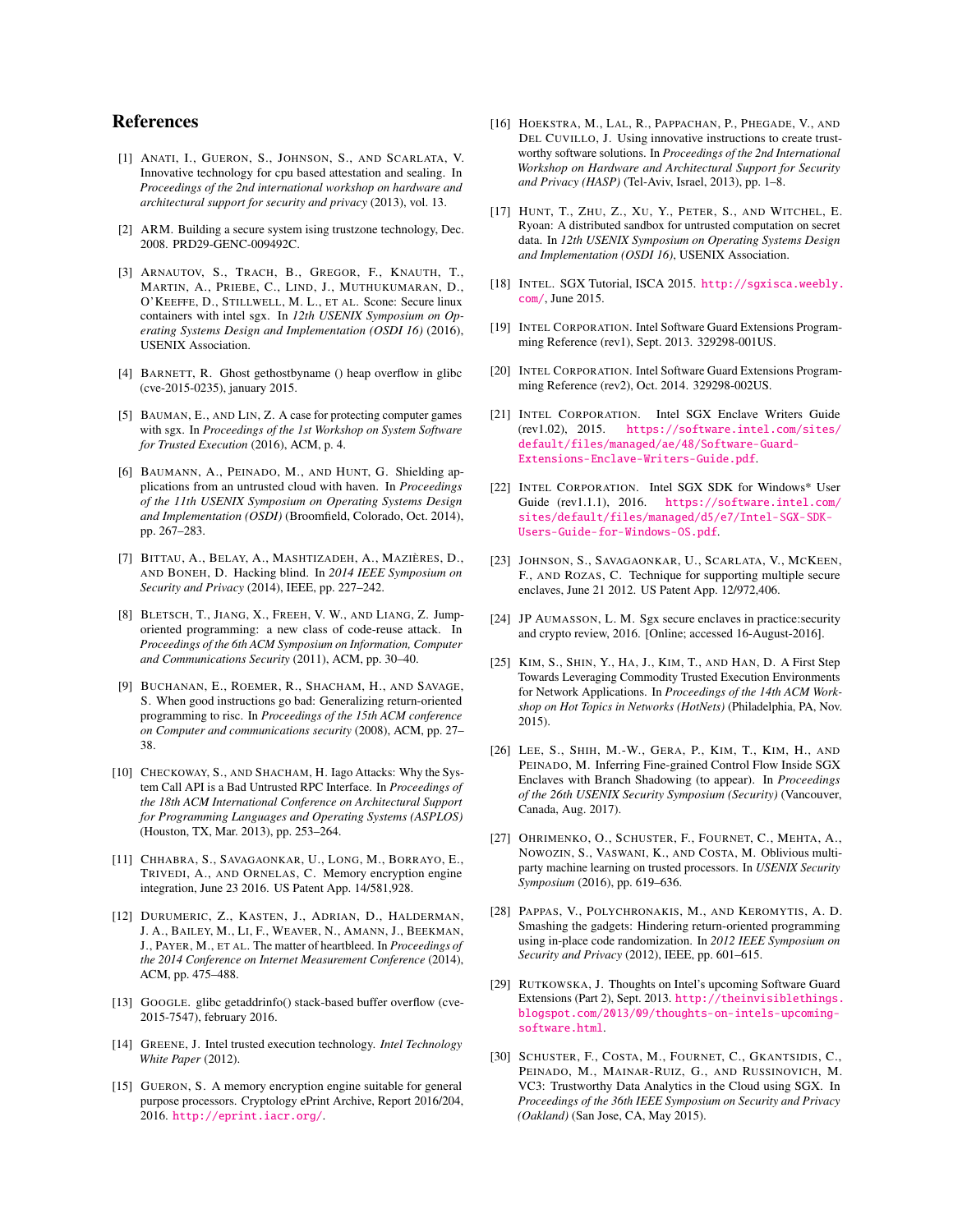- <span id="page-15-8"></span>[31] SEO, J., LEE, B., KIM, S., SHIH, M.-W., SHIN, I., HAN, D., AND KIM, T. SGX-Shield: Enabling Address Space Layout Randomization for SGX Programs (to appear). In *Proceedings of the 2017 Annual Network and Distributed System Security Symposium (NDSS)* (San Diego, CA, Feb. 2017).
- <span id="page-15-5"></span>[32] SHACHAM, H. The geometry of innocent flesh on the bone: Return-into-libc without function calls (on the x86). In *Proceedings of the 14th ACM conference on Computer and communications security* (2007), ACM, pp. 552–561.
- <span id="page-15-2"></span>[33] SHINDE, S., CHUA, Z. L., NARAYANAN, V., AND SAXENA, P. Preventing page faults from telling your secrets. In *Proceedings of the 11th ACM on Asia Conference on Computer and Communications Security* (2016), ACM, pp. 317–328.
- <span id="page-15-6"></span>[34] SINHA, R., COSTA, M., LAL, A., LOPES, N., SESHIA, S., RAJAMANI, S., AND VASWANI, K. A design and verification methodology for secure isolated regions. In *Proceedings of the 36th ACM SIGPLAN Conference on Programming Language Design and Implementation* (2016), ACM.
- <span id="page-15-7"></span>[35] SINHA, R., RAJAMANI, S., SESHIA, S., AND VASWANI, K. Moat: Verifying confidentiality of enclave programs. In *Proceedings of the 22nd ACM SIGSAC Conference on Computer and Communications Security* (2015), ACM, pp. 1169–1184.
- <span id="page-15-0"></span>[36] TSAI, C.-C., ARORA, K. S., BANDI, N., JAIN, B., JANNEN, W., JOHN, J., KALODNER, H. A., KULKARNI, V., OLIVEIRA, D., AND PORTER, D. E. Cooperation and security isolation of library oses for multi-process applications. In *Proceedings of the Ninth European Conference on Computer Systems* (2014), ACM, p. 9.
- <span id="page-15-4"></span>[37] WEICHBRODT, N., KURMUS, A., PIETZUCH, P., AND KAPITZA, R. Asyncshock: Exploiting synchronisation bugs in intel sgx enclaves. In *European Symposium on Research in Computer Security* (2016), Springer, pp. 440–457.
- <span id="page-15-3"></span>[38] XU, Y., CUI, W., AND PEINADO, M. Controlled-channel attacks: Deterministic side channels for untrusted operating systems. In *Security and Privacy (SP), 2015 IEEE Symposium on* (2015), IEEE, pp. 640–656.
- <span id="page-15-1"></span>[39] ZHANG, F., CECCHETTI, E., CROMAN, K., JUELS, A., AND SHI, E. Town crier: An authenticated data feed for smart contracts. In *Proceedings of the 2016 ACM SIGSAC Conference on Computer and Communications Security* (2016), ACM, pp. 270–282.